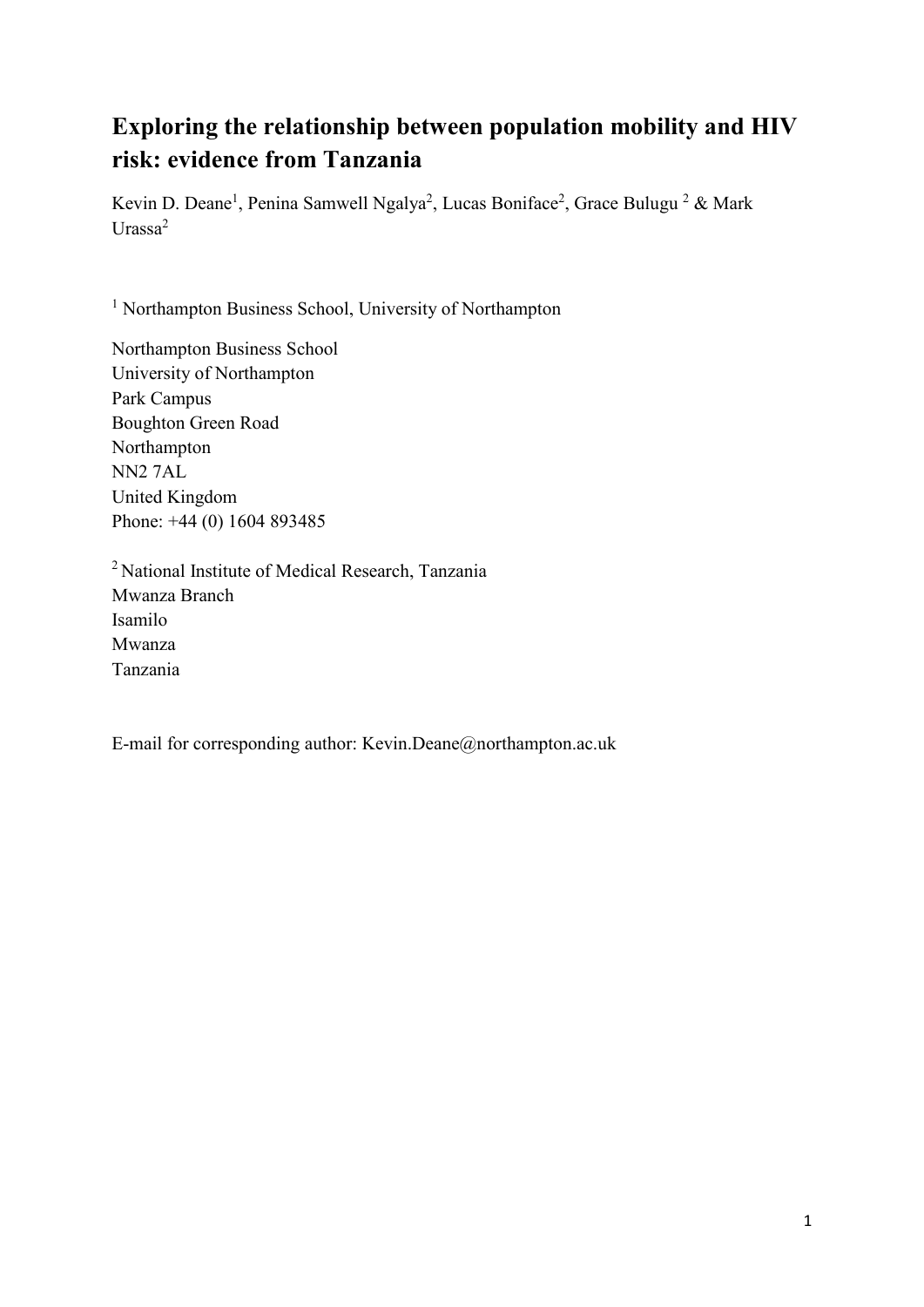## **Abstract**

Migration and population mobility has long been regarded as an important structural driver of HIV. Following initial concerns regarding the spatial spread of the disease, mobile populations are viewed to engage in higher levels of risky sexual behaviours than non-mobile groups. However, beyond the case studies of mineworkers and truck drivers, the statistical evidence is inconclusive, suggesting that the relationship between mobility and risk is not well understood. This study investigated how engaging in specific livelihoods that involve mobility influences sexual behaviour and HIV risk. A qualitative research project, including focus groups and in-depth interviews with key mobile groups, was conducted in Northern Tanzania. The findings show that the patterns and conditions of moving related to the requirements of each different economic activity influence the nature of relationships that mobile groups have whilst away, how and where local sexual networks are accessed, and the practicalities of having sex. This has further implications for condom use. Risk behaviours are also shaped by local sexual norms related to transactional sex, emphasising that the roles of mobility and gender are interrelated, overlapping, and difficult to disentangle.

## Keywords

Mobility, Migration, HIV/AIDS, Structural Drivers, Transactional sex,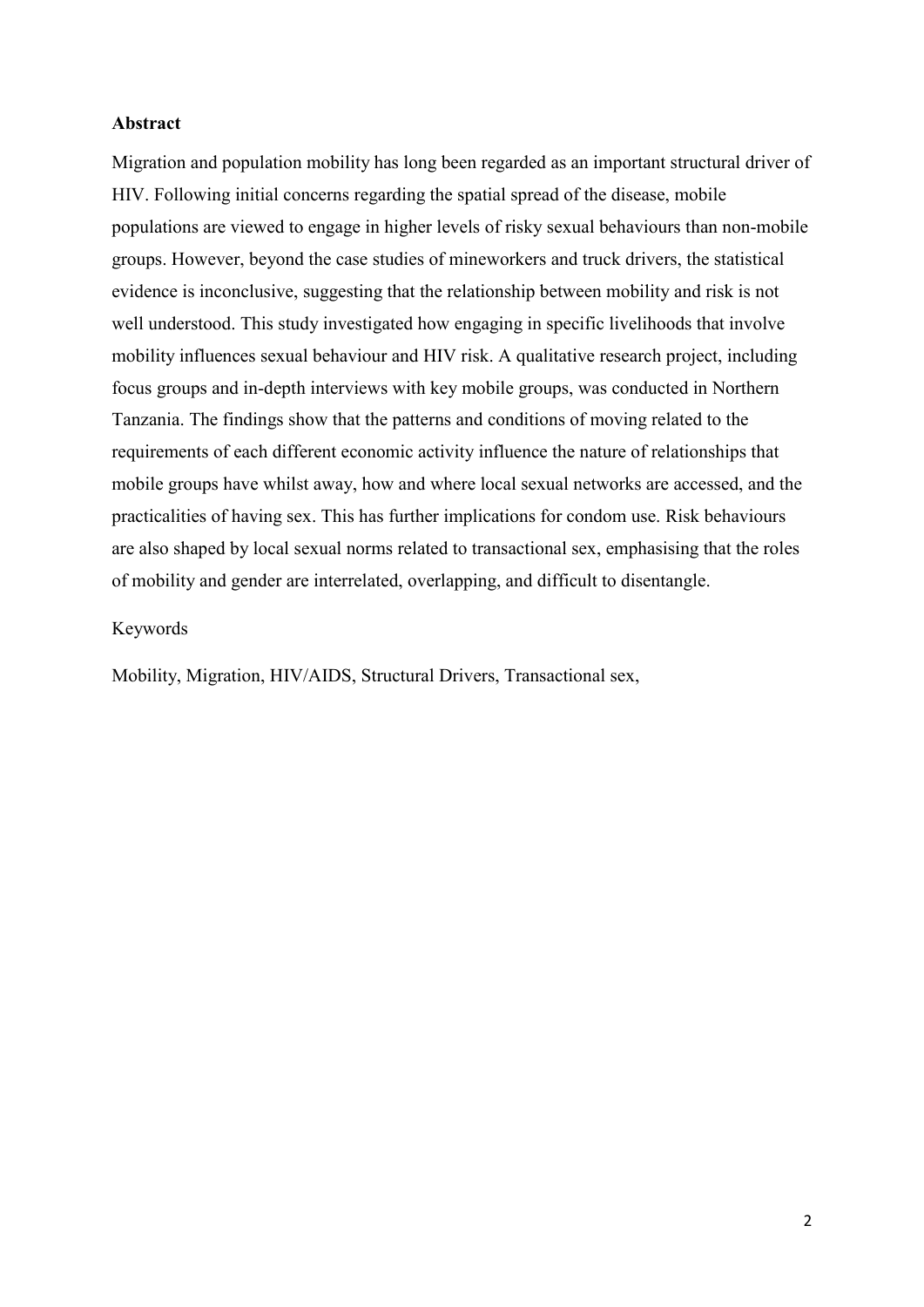#### **Introduction**

Although individualistic approaches to HIV prevention have dominated the policy and academic arena (Campbell & Williams, 1999), it has long been acknowledged that social structures influence the dynamics of the epidemic (Hahn, 1991). More recently, a growing body of literature has (re) emphasised the role that structural/social factors play in shaping risk behaviours and risk contexts (Auerbach, Parkhurst, & Caceres, 2011; Geeta Rao Gupta, Parkhurst, Ogden, Aggleton, & Mahal, 2008; Sumartojo, Doll, Holtgrave, Gayle, & Merson, 2000), with these concerns now integrated into the global policy agenda (UNAIDS, 2010). One important structural driver of HIV is migration and/or population mobility. Whilst population mobility has played an important role in the historical spatial spread of the disease (Iliffe, 2006), linking geographically separate epidemics (Caldwell, Anarfi, & Caldwell, 1997; Tanser, Lesueur, Solarsh, & Wilkinson, 2000), current thinking within the health literature sees migrants as populations that are vulnerable to infection, engaging in higher levels of risky sexual behaviours than those who remain at home ( McGrath, Eaton, Newell and Hosegood 2015; Palk and Blower 2015; Schulyer et al., 2015). The standard narrative is that mobile individuals have sex while they are away from home for a range of reasons that include being separated temporarily from their spouses, and the enhanced opportunities for extra-marital sex that being away from home brings, and on return home transmit the virus to spouses or partners that have stayed behind (Deane, Johnston & Parkhurst 2013; Weine & Kashuba, 2012). Non-mobile spouses may also engage in sexual interactions whilst their partner is away, adding to the risk of infection (Lurie et al., 2003). Modelling exercises emphasise this concern, demonstrating that prevalence rates across the general population stabilise at a higher level in scenarios in which migration is accompanied by increasing levels of risky sexual behaviours than scenarios in which it is not (Coffee, Lurie, & Garnett, 2007).

Two case studies, truck drivers and mineworkers (Baltazar et al., 2015; Campbell, 1997, 2003; Carswell, Lloyd, & Howells, 1989; Douglas, 2000; Kamwanga, Simbaya, & Luhana, 2006; Lurie et al., 2003a), dominate the literature on migration, mobility and HIV that focuses on sub-Saharan Africa. Although it remains unclear to what extent the lessons from these case studies can be extrapolated across all mobile populations, they are, with some exceptions (Thomas, Haour-Knipe, & Aggleton, 2010) generally accepted. Beyond these well-known case studies, further investigation of the relationship between migration/mobility and HIV risk tests for statistically significant differences in HIV prevalence or sexual risk behaviours (or both) between 'non-mobile' and 'mobile' groups (Coffee et al., 2005; Khan et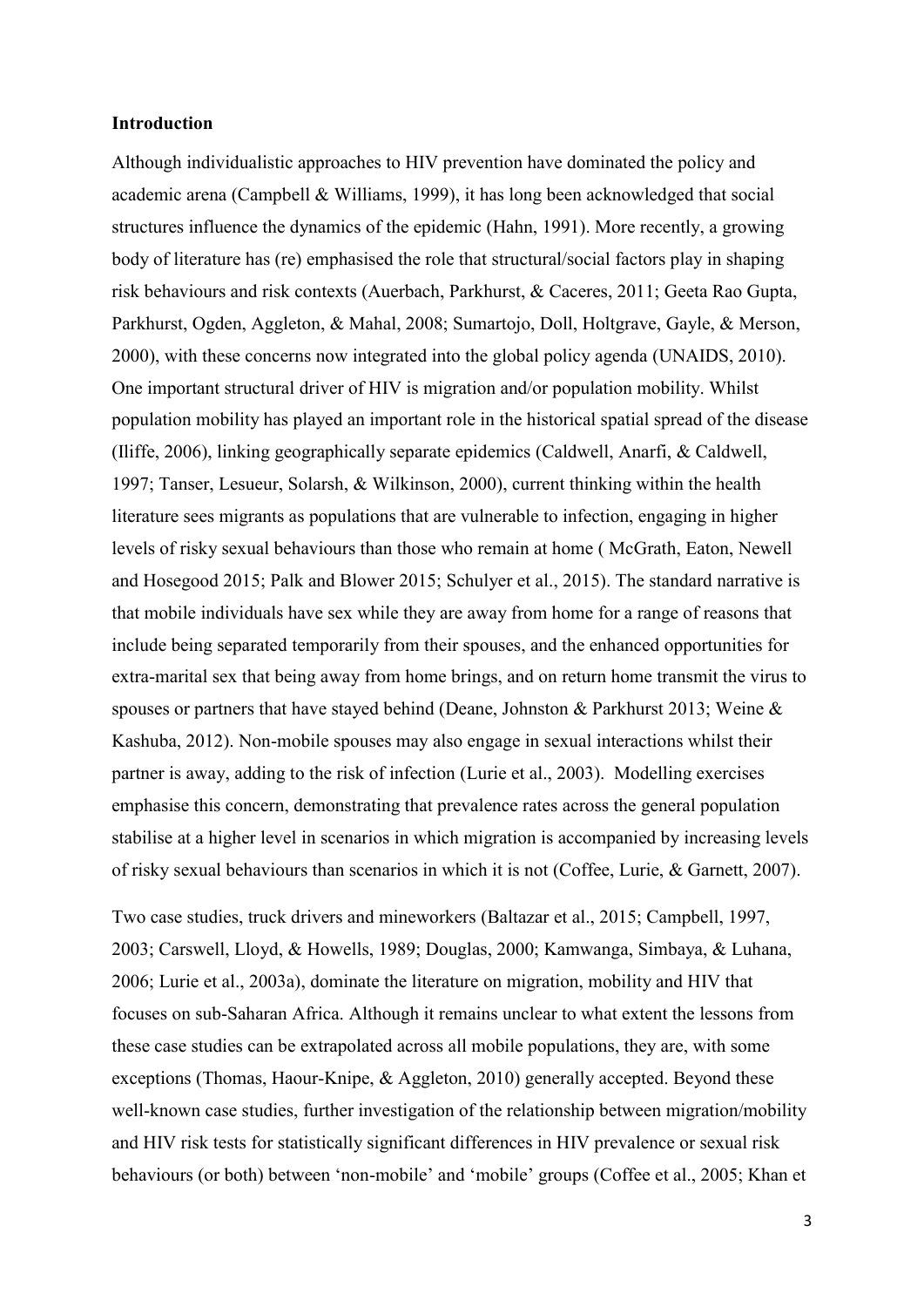al., 2008; Kishamawe et al., 2006; Lagarde et al., 2003; Lydie et al., 2004; Mmbaga et al., 2008; Vissers et al., 2008). However, evidence from these studies is inconclusive, inconsistent, and in some cases contradictory, with no universal correlation between mobility and HIV risk for men or women (Deane, Parkhurst & Johnston 2010). This is in part due to the limitations of the statistical framework used, with migration and population mobility reduced to an abstract individual variable, conflating many different forms of mobility. This approach is also unable to incorporate migration/mobility as dynamic socio-economic processes, and fails to address the importance of a range of factors such as who moves, why they move, where they go, why they go to specific places, the livelihood activities that are engaged in whilst away, and the practicalities of being away (Deane et al., 2010). Further, studies on truck drivers and mineworkers highlight that risky sexual behaviours are related to a range of factors, such as unsafe working and living conditions (Campbell, 1997; Kamwanga et al., 2006) that are not necessarily related to 'being away', challenging the standard narrative. A final concern is that statistical analyses fail to generate new policy conclusions beyond suggesting that mobile groups should be 'targeted' with standard prevention programmes such as behaviour change campaigns and STI treatment (Khan et al., 2008; Lagarde et al., 2003), or in some cases that couples should be encouraged to move together (Kishamawe et al., 2006). Therefore, whilst migration and mobility are strongly associated with the epidemic, this is a relationship that requires further unpacking.

This article presents findings from a qualitative research project conducted in northern Tanzania that explored the relationship between economic population mobility and HIV risk. The qualitative approach used in this research was chosen as both a complement and critique of the previous statistical approaches discussed here. In contrast to previous inter-disciplinary work on mobility and HIV that draws on a psycho-social framework (Campbell, 1997), this project utilised a materialist approach (Bernstein, 2010) that sought to understand how engaging in specific livelihoods that involve mobility, and the associated lifestyles this brings, influences sexual behaviour and HIV risk. This approach enabled the incorporation of mobility as a socio-economic process, whilst also capturing individual's experiences of engaging in these processes. The evidence presented below focuses on a comparative analysis of the experiences of mobile farmers and maize traders.

## **Methods**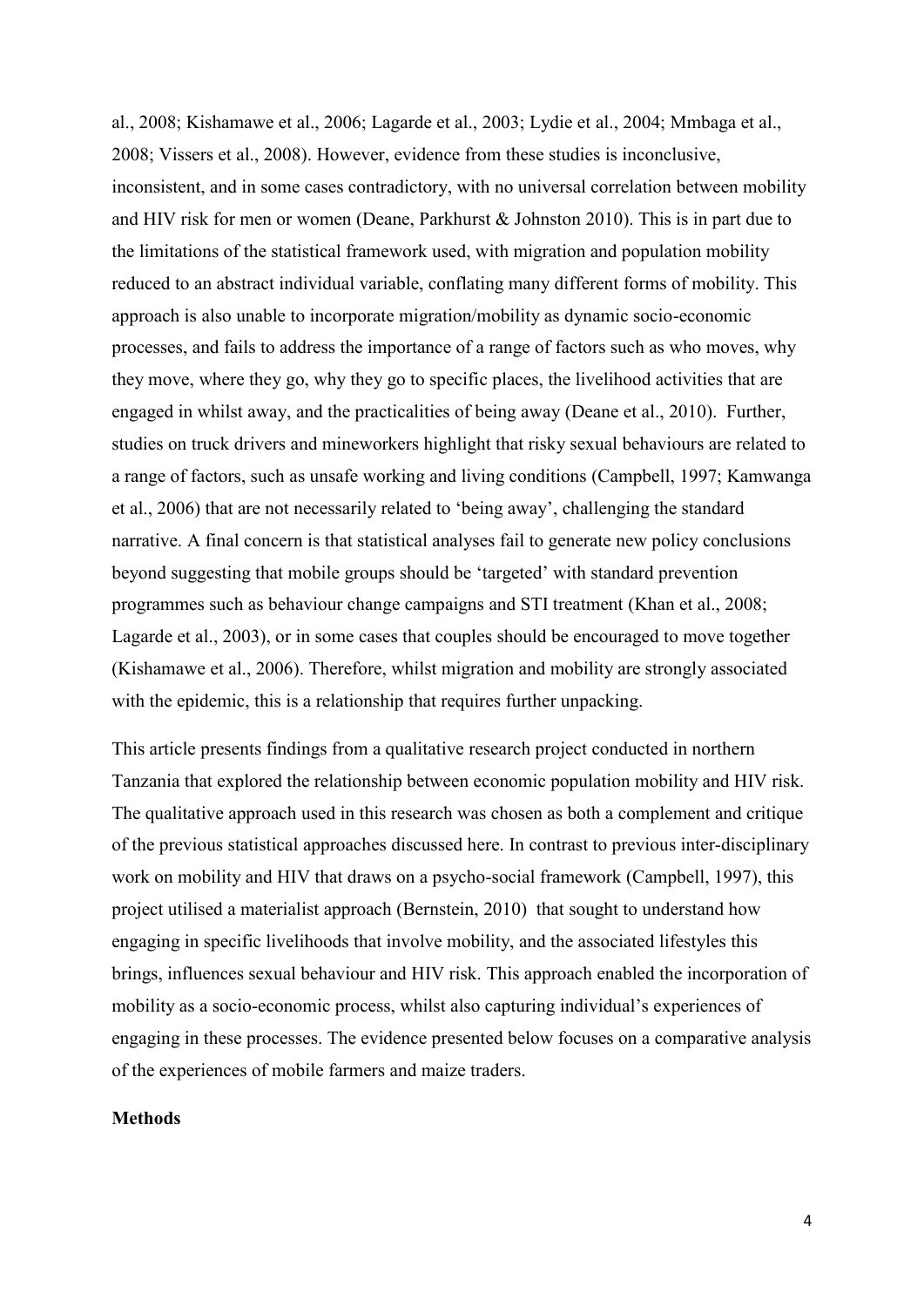The study site for the fieldwork conducted in this project was a political ward in Magu district, Mwanza region, Tanzania, located around 20km outside of Mwanza city. The ward includes an urban centre situated around the main road, a peri-urban area surrounding the urban centre, with the remainder of the ward classified as rural (Boerma, Urassa, Senkoro, Klokke, & Ngweshemi, 1999), and is increasingly under the sphere of influence of Mwanza city. The study site was chosen as it was the site of two previous statistical studies on mobility and HIV (Kishamawe et al., 2006; Vissers et al., 2008) that came to different conclusions (Deane et., al 2010), and also reported high levels of mobility, with 60% of men and 43% of women classified as mobile in the study by Kishamawe et al (2006). Sexual behaviours reported in these studies suggested that approximately 30% of the male population had a casual partner, and that around 45% of men had two or more sex partners (Kishamawe et al 2006). Vissers et al (2008) report that in their sample, 67.8% of coresidents and 86.6% of couples living apart had unprotected sex at their last extramarital sex act. However, the data on sexual behaviour presented in both studies varied significantly by gender, with men reporting far higher levels of extra-marital sexual behaviour then women (see Nnko et al 2004). HIV prevalence in the study site at the time of the fieldwork was 6% (Kanjala et al 2014), similar to the national average of 5.9% reported in the Tanzanian HIV/AIDS and Malaria Indicator Survey 2011-12 (TACAIDS 2013).

The main component of the fieldwork was comprised of three interlinked phases. The initial exploratory phase aimed to understand more about the reasons for participants leaving the study site, and also to select the mobile groups to be studied in subsequent stages of the research. Four focus groups, each with 12 people in, were conducted in the rural and urban areas for men and women separately, with participants invited through local community gatekeepers. No demographic information was captured at this stage, but participants had been recruited to reflect a range of ages and backgrounds. The mobile groups identified as the most important, and which were selected for inclusion in the study were mobile farmers who farmed land outside the ward, and businesspeople such as maize traders and *dagaa*<sup>1</sup> sellers.

In phase two, mobility and risk were explored at a general level by mapping out each selected mobility process in four focus groups comprised of a sample of each mobile group and in the third phase, a sub-sample of each focus group were interviewed to document personal experiences of engaging in the general processes mapped in the previous phase. Sexual

**.** 

<sup>1</sup> Small dried fish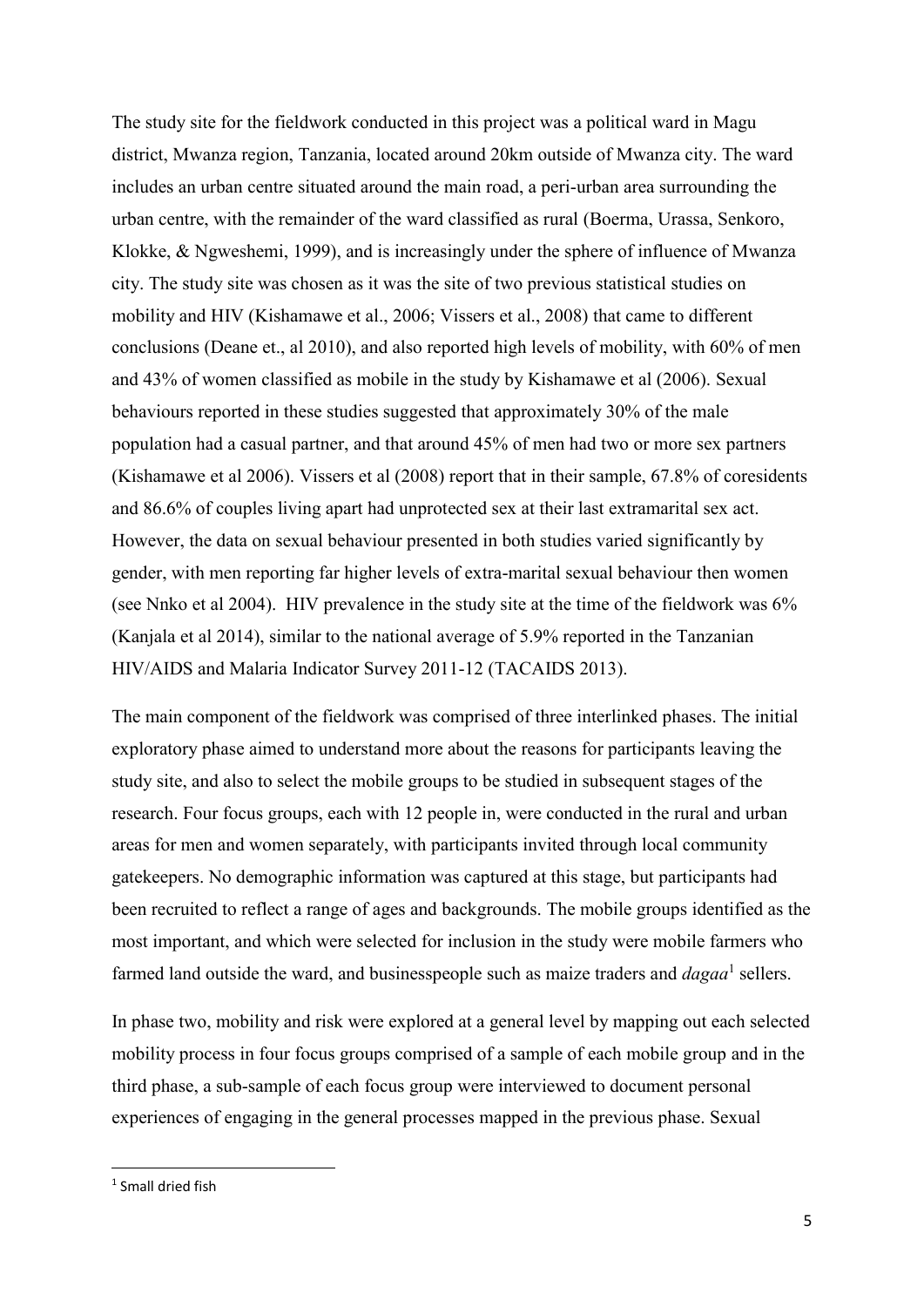behaviour, at a general and individual level, was explored in both the focus groups and interviews. The design of the focus groups and in-depth interviews in phases two and three were informed by theoretical and methodological work in which migration is conceptualised as a socio-economic process (Boyd, 1989; Fawcett & Arnold, 1987; Massey et al., 1993). The process-mapping exercise produced stylised diagrams that documented key sequential characteristics of each process such as the reasons for moving, patterns of moving, what mobile individuals did while away, and what they did when they returned home. An additional phase comprised of two focus groups to discuss issues relating to transactional sex was added towards the end of the project. Table 1 details the number of participants in each phase of the study. Concurrent activities included informal interviews, discussions with key informants and the local research community, and additional secondary research.

# [Place Table 1 about here.]

The findings reported in this article focus on the mobile farmers and maize traders, though the analysis is informed by the other research activities. The 12 mobile farmers were recruited for the focus group through local contacts such as DHS enumerators and community leaders. Of these 12 farmers, five were interviewed in the next stage, along with two female mobile farmers who we encountered during the recruitment process. The maize traders were recruited at the maize-selling area located in the middle of the urban centre and the weekly local market. In total, seven male maize traders and three female maize traders were interviewed, though only three of the male maize traders participated in the focus group. This number of maize traders represented a high proportion of active maize traders living in the study site. Whilst the absolute number of participants across all phases of the fieldwork was relatively small compared to quantitative surveys and other qualitative work, this approach enabled some very specific mobile groups to be studied in-depth over repeated iterations.

The data collection period ran from March to September 2011. Research activities were conducted by same sex research assistants<sup>2</sup> fluent in Swahili and Sukuma, the two main local languages. The author observed the focus groups in phase one, but was not present for the rest of the research activities due to the sensitive issues covered. The research assistants undertook a training programme which included an introduction to the key themes of the project and the different qualitative techniques to be used, and practising and piloting all

 2 For a full discussion on the role of research assistants, see Deane & Stevano 2016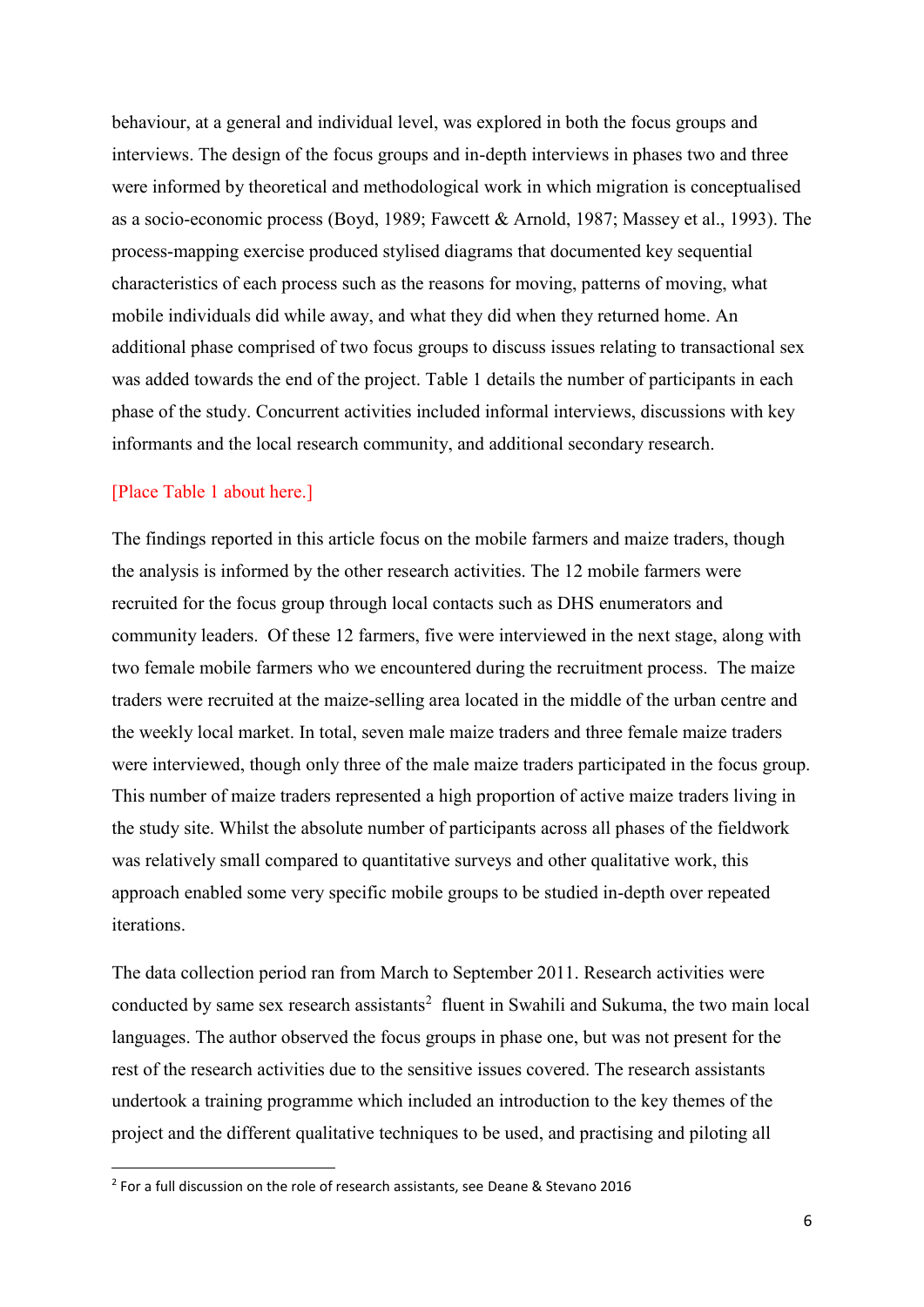research tools before use in the field. Informed consent was gained from all participants, and research activities were recorded where appropriate<sup>3</sup> and later transcribed and translated. A structured debrief with the research assistants was conducted after every research activity to discuss emerging themes and the research process, with notes from these debriefs triangulated with the translated transcripts, providing a rich dataset.

The data was analysed in a number of ways specific to each of phases. In phase one, the mobile groups to be studied were selected by counting the frequency they were ranked in the top six reasons for moving in each focus group. The second phase produced a series of detailed process maps and translated transcripts, which were analysed along with the in-depth interview transcripts and debrief notes using Nvivo v9. However, emerging themes had been discussed throughout the project, blurring the lines between data collection and analysis (Schiellerup, 2008). Ethical approval was granted by the ethics committees of SOAS, the London School of Hygiene and Tropical Medicine, and the Medical Research Coordinating Committee of Tanzania.

# **Results**

1

## *Demographic characteristics of mobile farmers and maize traders*

The mobile farmers interviewed were all aged between 30 and 40, with one male farmer aged 57. All reported that they were married and had between 2-7 children. The mobile farmers were primarily own account farmers as opposed to migrant farm workers, owning between 1- 5 acres of land in the study site, and supplementing their income with other economic activities including carpentry, construction work, photography, and brick making. They all reported hiring casual labour in the destination areas that they visited to help them with their farming activities, and had kinship networks that were able to provide access to additional land in these destination areas.

The maize traders were all in their thirties apart from one female trader who was 23, and two male traders who were 43 and 53 respectively. Male maize traders reported purchasing between 50 and 200 sacks of maize on buying trips in comparison to 20 sacks that female maize traders reported purchasing. Many of the traders reported accumulating assets such as bicycles, a milling machine, a motorcycle, plots of land, houses, farmland and a sewing machine. Reflecting the broader migration literature (de Haas, 2005) these economic

<sup>&</sup>lt;sup>3</sup> Some sections of the focus groups in phase one that involved the participants working in pairs or smaller groups were not recorded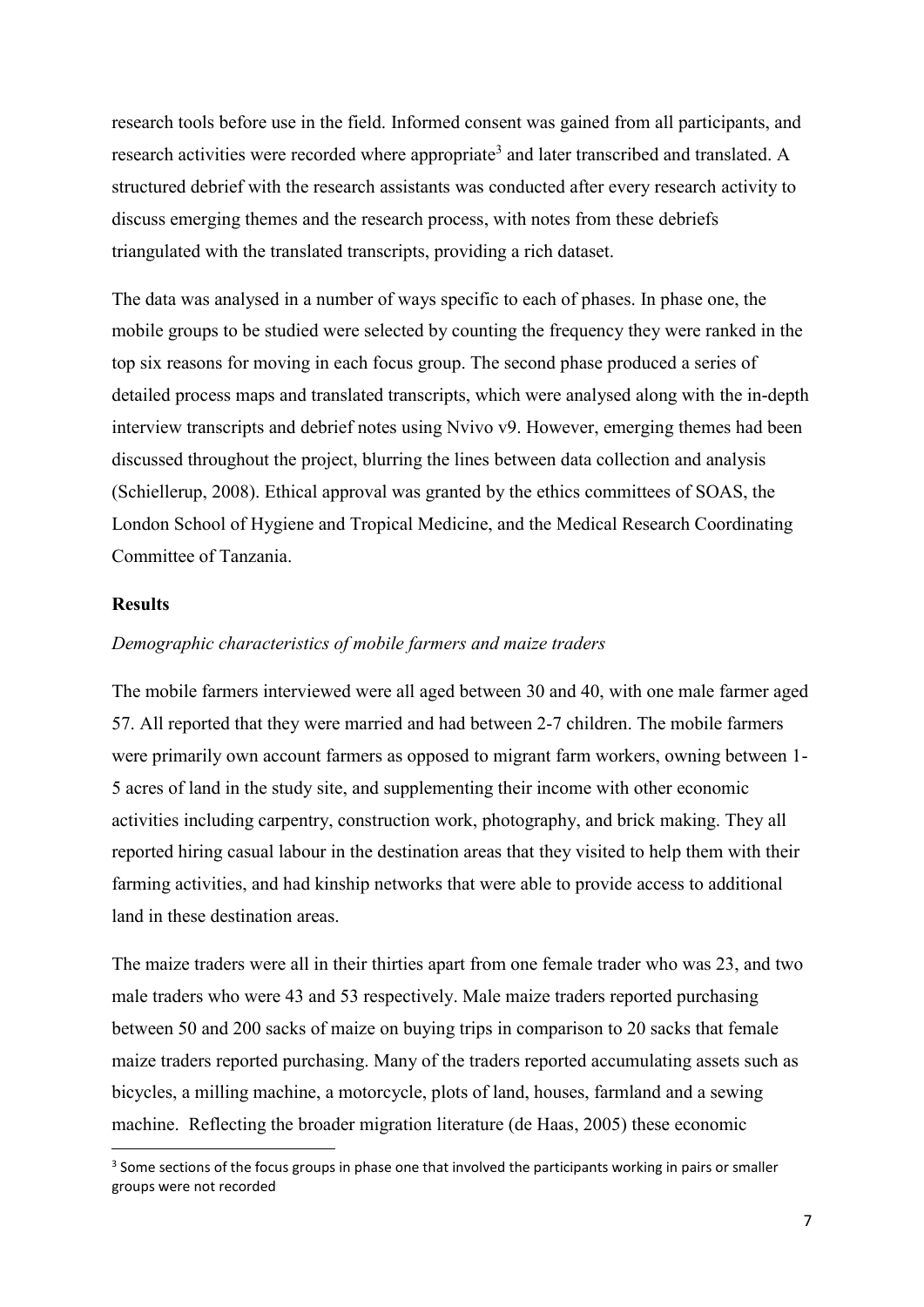characteristics suggest that the participants from both these mobile groups were not amongst the poorest of the population, though precise income measurements were not taken as part of this study.

## *Patterns and conditions of moving*

One important objective stressed above was to incorporate migration and mobility as a process, and also to understand how engaging in these processes, and the associated lifestyles this brings, influences HIV risk. Therefore, the processes are presented first, with the data on sexual behaviour following. The general processes discussed in this section are in reality extremely heterogeneous, and so what follows are to some extent stylised accounts, with a focus on the key factors that are related to sexual behaviour.

Farmers reported that the precise pattern of movement between the study site and destination areas is influenced by a range of factors, including distance from the ward, the cost of travelling, the nature and duration of livelihood activities, and other household issues, such as how long the household can survive without the head of the household. With these variations in mind, a typical growing season involves three visits, one each for land preparation and planting, weeding and checking on general progress, and harvesting. The pattern of movement, with farmers travelling to one destination, multiple times per growing season, with trips lasting around one month or more, and potentially repeating this over a number of years, while mediated by a range of other factors, is strongly influenced by the demands of cultivating land away from the ward, and specifically tasks that demand their labour.

Maize traders reported contrasting patterns of movement, typically between one and two buying trips per month often to different destinations, with the trips lasting anywhere from a few days to a few weeks. The frequency of buying trips is determined by how quickly maize from the previous buying trip is sold, as most maize traders are reliant on selling their last load to refresh their capital. The length of time spent away is determined by the distance they have travelled, and also by how quickly the buying process is completed. The main issues that extend the time spent away are that the maize is not available when they arrive, problems with negotiating and buying the maize from local collectors and middlemen, and waiting for transport. As with the farmers above, the demands of the economic activity exert a strong influence over the patterns of movement, though in this case this is characterised by multiple trips to different destinations, and shorter periods of time spent away.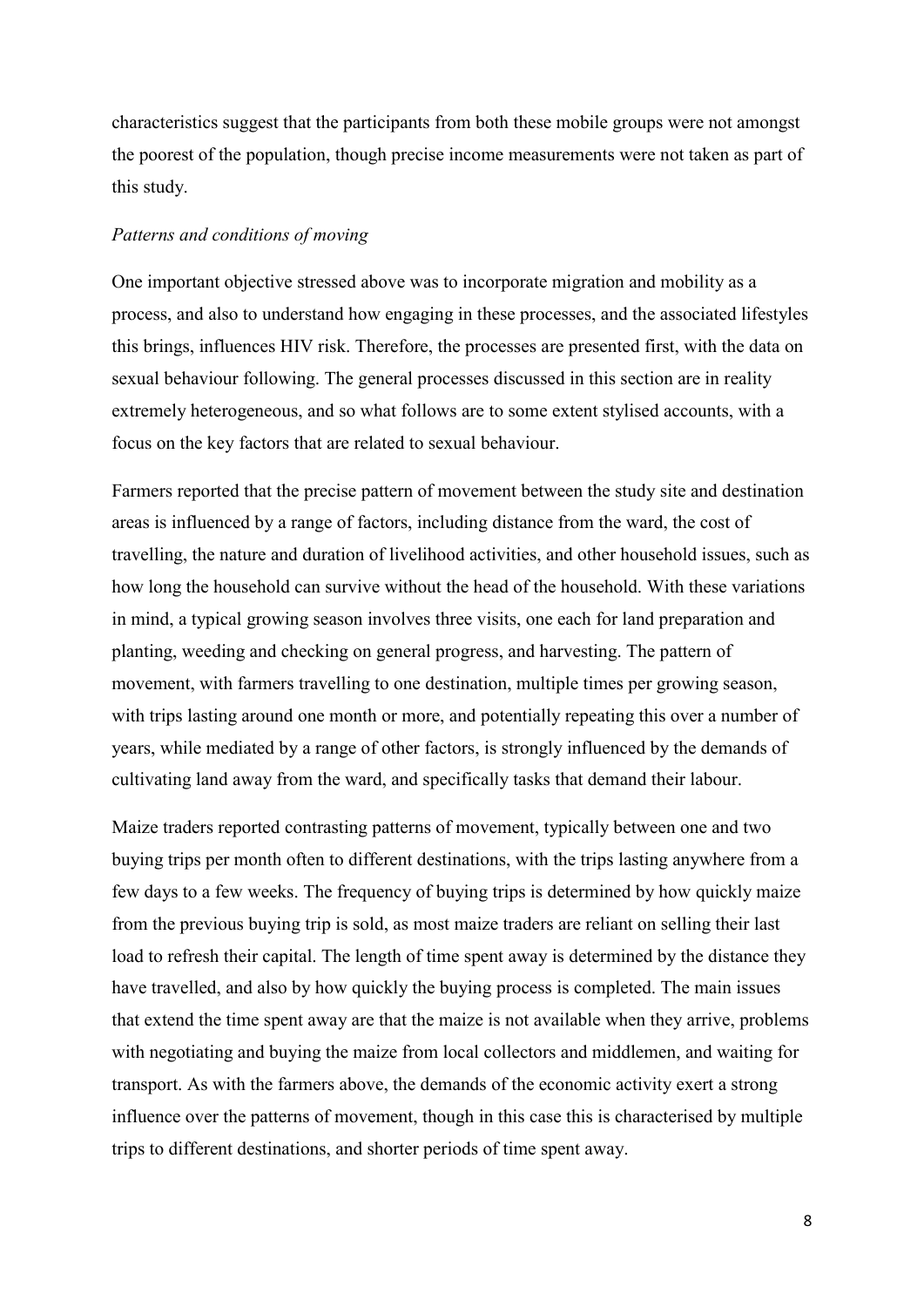In terms of the reasons for moving, and also the practicalities of living away, farmers reported that they farmed land away from the ward because they were looking for cheaper and more productive land to cultivate, as land in the study site is expensive to rent or buy and in short supply, with farmers noting that land prices have increased rapidly due to the recent land reform act and pending formalisation of land titling (Shivji, 1998), which in turn had stimulated land speculation by urban elites. Further, the land is perceived as unproductive due to continued cultivation for a long period of time. Typically farmers reported accessing land away through kinship or community networks, for example through a father-in-law, a friend, or parents. These existing networks influence where farmers decide to actually go. Accessing land through these networks also has implications for where farmers live and stay, which is with family or friends in rural villages near their farms, and has further implications for the nature of the relationship that mobile farmers have with the local community, in which they are often already known or have connections through local inhabitants.

Where maize traders go is predominantly determined by information they receive on price and availability of maize, and whether this will enable them to make a profit when accounting for the costs of the buying trip and the local price in and around Mwanza city. The areas that they travel to are also shaped by the structure of regional maize production, and longestablished trading routes (Chemonics International Inc., 2010; Santorum & Tabaijuka, 1992), as Mwanza has long been a maize-deficit region. Typically, they are businessmen travelling to places where they are not known, unless they have friends, relatives, or contacts that they have made in regular destinations. As a result of this, traders reported staying in a *guesti* (guesthouse) in local urban centres, and ate in the evenings at local hotels and bars in the urban centres. As with the farmers, the factors that influence where maize traders go also shape where they live and stay, and the relationship that they have with the local community.

These brief descriptions of the key elements of each process highlight the different patterns and conditions of moving, which are shaped by the different requirements of each economic activity, and sets the platform for examining how the patterns and conditions of moving, and the relationships that mobile individuals have with the destination area influence their sexual behaviour.

## *Mobility and sexual behaviour*

Before presenting the key themes, it is worth noting that not every mobile individual in this study reported having sex while they were away, and also that both farmers and maize traders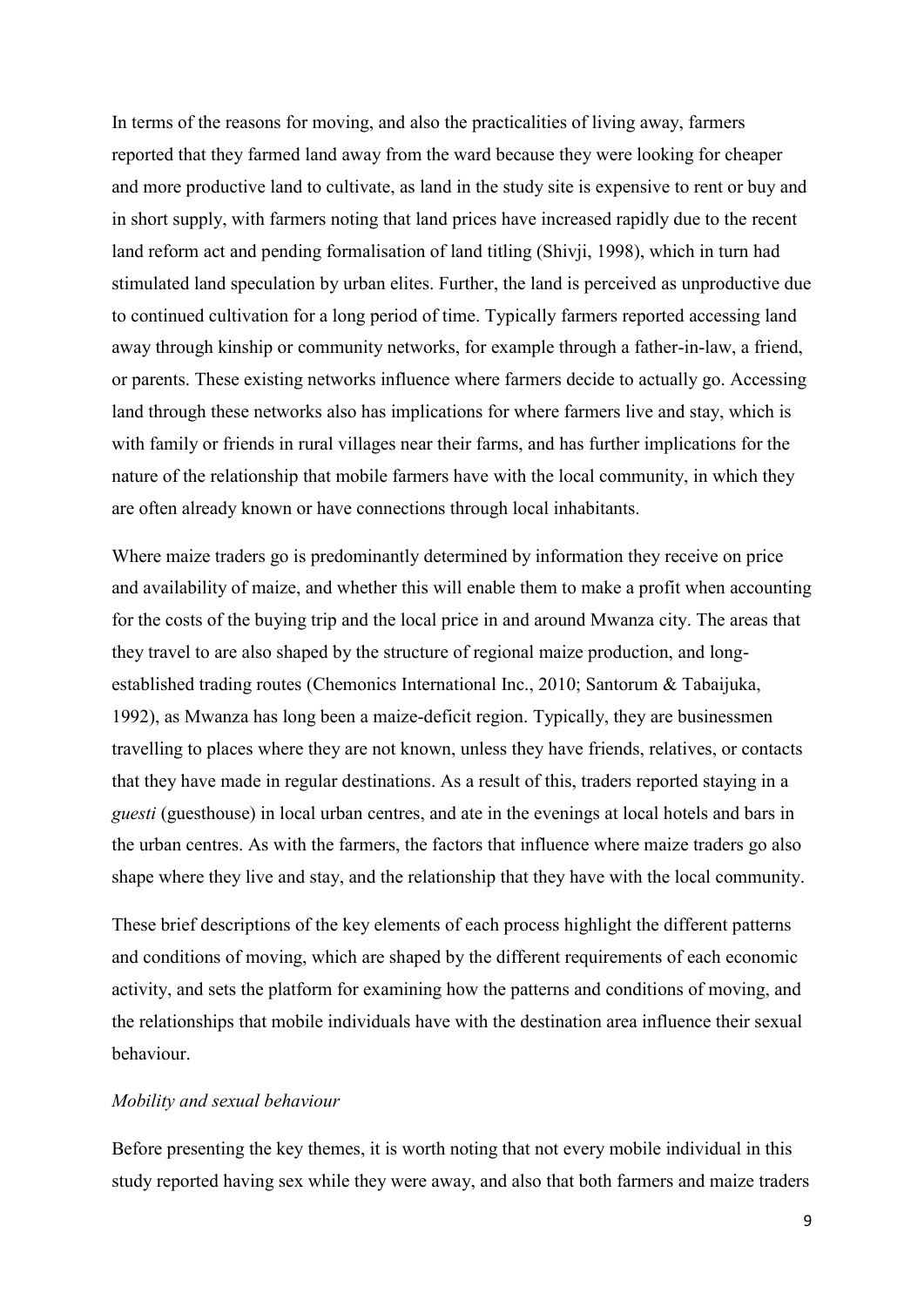understood that sexual behaviour is to some extent influenced by a range of other factors, including individual motivations. Six out of seven male maize traders and four out of five male mobile farmers and reported having partners whilst away, although in line with the previous quantitative work in this study site discussed above, none of the female participants reported having extra-marital partners. Both mobile groups reported reasons for having sex while away that echo the 'being away' narrative and male sexual needs:

"As I tried to say that, it is very difficult for us youth, to control oneself that I should not do this until...that is not easy. I remember it was a very long time; I spent about two months, Now... I failed to control myself that aa…I can't take it any longer, I really got a woman" (male farmer)

"Something convinced me, if you are virile man, you must have a woman. Even if you try hard not to do it, if you are a virile man [laughter] you must do it, you have to find even one" (male maize trader)

Beyond this, a number of themes related to the specific nature of each livelihood emerged. The first theme was that farmer and maize traders reported different types of sexual relationships and partners. Farmers typically reported that they had one regular partner in the destination area, rather than multiple sexual partners, and that they went back to this partner each year/trip away:

R: "To be honest, in those four months, I had someone there, especially in the second year, I just got that one. She is there at any time I go there, is also a good farmer" *… Interviewer: 'Therefore it was in your second year, the first year just passed…'* R: "Was just passed free" *Interviewer: 'What about the third and the fourth year?'* R: "It is the same woman" (male farmer)

This is perhaps to be expected, as farmers have time to build relationships in the destination area when they travel to the same place several times a year, over a number of subsequent years. In contrast, maize traders reported having sex with a number of one-off partners across different geographical locations, reflecting the different form of mobility, in which they go to multiple destinations but only stay a short time:

"I can say that, for these two in this year I have made love with them, I engaged in love affairs one time with one of the women and two times with another one, In March….in April to June" (male maize trader)

The nature of these extra marital relationships has important implications for condom use. For farmers, two themes emerged. Firstly, one farmer reported that he did not use condoms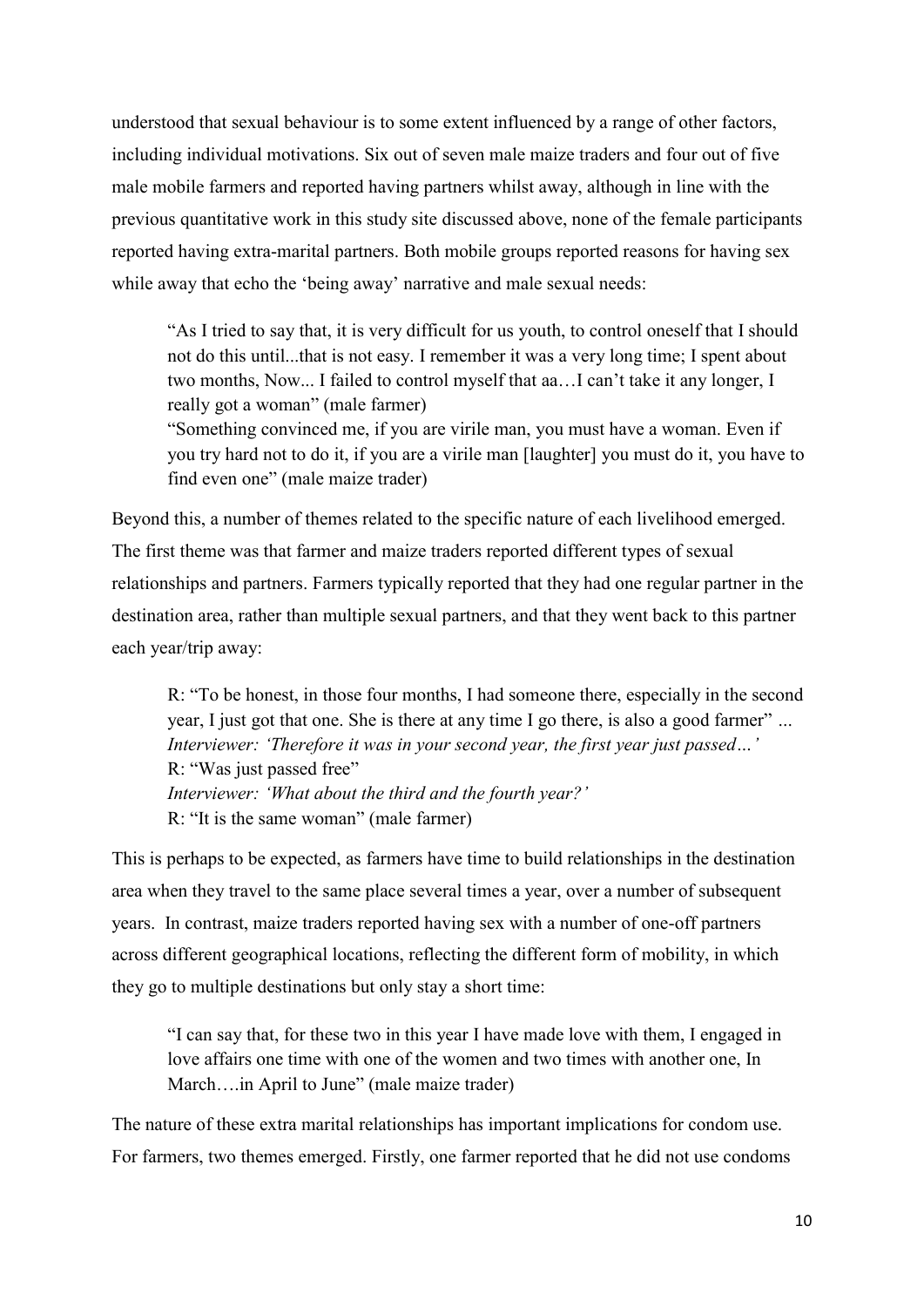with the partner that he had whilst he was away after the first year of this relationship, as he trusted that she was 'safe':

"I used protection; I used protection for one year. Later things turned upside down, now one year later, I found it nonsense. That friend of mine told me that; " this one is good, she is also spending her time doing activities". I trusted that she is ok/ safe" (male farmer)

Whilst this in part reflects misinformation around how one can tell if someone is likely to be infected or not, it also highlights other issues around trust and condom use with regular partners, echoing findings in other studies that suggest condom use is more likely to be used with casual or one-off partners rather than regular partners (Waithaka & Bessinger, 2001). Secondly, another farmer noted that the practicalities of accessing condoms, in a situation in which he was attempting to avoid drawing attention to his relationship and hence having sex in the fields outside the village, were a factor in him having unsafe sex:

"At the first time; we went to a guesthouse, yes, we took a breather there and in doing sexual intercourse I used a condom... Fortunately we were not living far from each other. I didn't know at which village she was living, thus we used to see/meet each other, as we were doing it secretly. For us to meet, we have to go to… the center, we realised that…it doesn't bring a good picture, thus we should do everything here [in the village, not the urban centre] ... Thus we used to do unsafe sex, we were not using condom" (male farmer)

This farmer was dealing with the added complexity of staying in the village with his fatherin-law, whom he was accessing land through, emphasising the influence perceived social and community constraints on his sexual behaviour. However, in contrast to some accounts in which these social constraints are viewed as protective (Caldwell et al., 1997), the creative ways in which some mobile individuals circumvent these constraints is a contributing factor to the lack of condom use.

In contrast, the maize traders who had engaged in sexual interactions whilst away reported that they did use condoms:

*(Interviewer: 'Perhaps what convinced you to decide to use protection?')* Respondent: " It is just because I just met her there and that I do not know her past...how is her life in that village, whether she ever got married or not in her young age before I met her, or if she ever go to other places out of her ward" (male maize trader)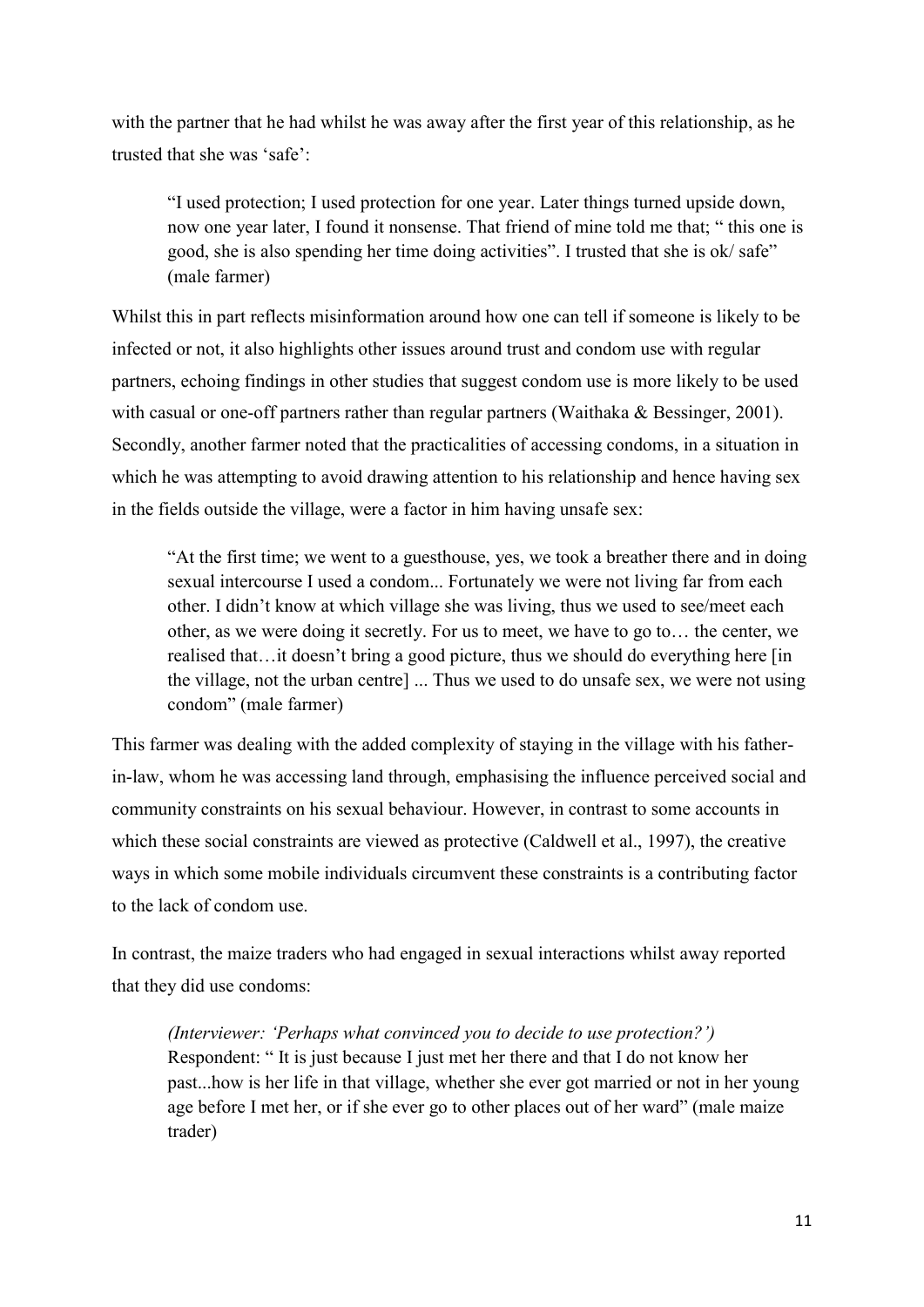Whilst responses such as these must be carefully interpreted and may represent socially acceptable answers, maize traders generally have better access to condoms, and consequently the opportunity to use them due to the fact that their accommodation on buying trips is typically located in local urban centres, where condoms are often available. Further, as they are generally staying in places where they are not well known, purchasing condoms is less of a risk in terms of spouses or other family members finding out. Conversely, the specific contexts that farmers move into may make buying and using condoms more difficult.

A third theme was related to how mobile individuals access local sexual networks, and indeed whom they have sex with, and emphasises how engaging in specific livelihood activities puts different individuals into different risk contexts. For example, as most maize traders stayed in a *guesti* in the local urban centre, and went to a local restaurant or bar for something to eat and drink in the evenings, they identified this as an environment in which they would be likely meet women, and are also places where prostitutes or women who were looking to engage in transactional sex (see below) can be found:

"Such things do exist, do you see, they are mostly available at the center. Yes, around centers is where those temptations are found, however when you are there in the villages such things are very rare ... they are not very much entertained there" (male maize trader)

"And there are many women there at Buselesele, mm, even those doing prostitution are many too, yes, that is why I am saying that, it depends on how committed/strong you are" (male maize trader)

In contrast, male farmers reported that the women they had sex with were other farmers from the villages that they were staying in, accessing local sexual networks, either through having potential sexual partners recommended by a friend, or through staying in communities in which they were already known. Whilst we do not know exactly who farmers and maize traders are having sex with, this emphasises that who mobile groups have sex with is strongly influenced by the different ways that they meet potential partners. Who mobile groups have sex with, and the likelihood of them being infected, is clearly central in determining whether a mobile individual gets infected or not, highlighting the need to account for background prevalence rates, which can vary hugely over short geographical places, and the sexual history of potential partners.

There are also some specific influences on the risk behaviours of maize traders that are related to the timings of their buying activities. With some parallels with Stillwaggon's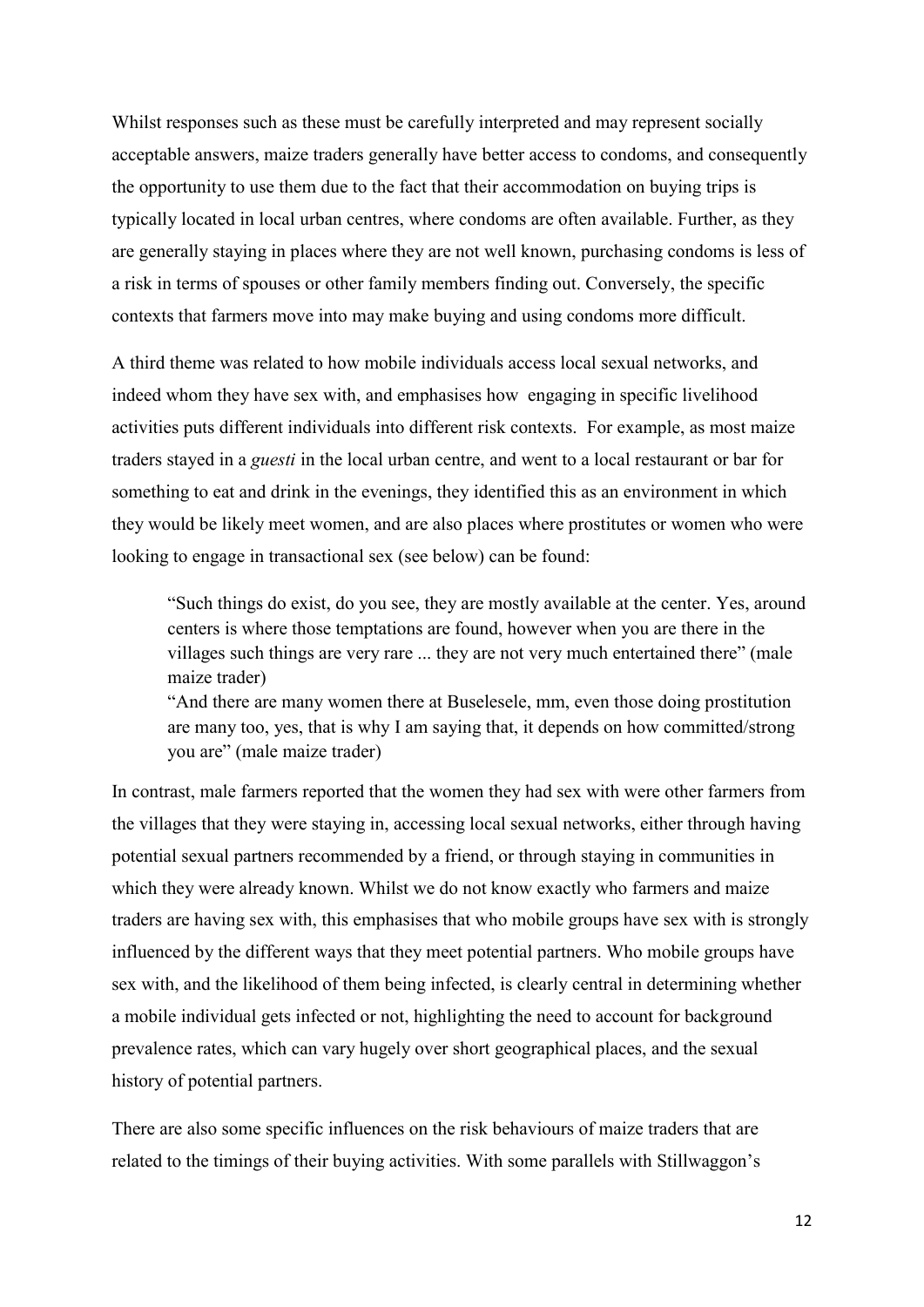(2006) analysis of sexual behaviour at border crossings (Stillwaggon, 2006), maize traders reported engaging in sexual activity when they were waiting for transport back home:

"Temptations are necessary to be there, for example when buying these products, as you will have finished purchasing activities, You will have staying doing nothing as you have finished buying, You have satisfied purchasing /the products are sufficient, temptations are necessary, because you are through with other duties" (male maize trader)

"I didn't have a partner, because even the chance, I did not have it, because I am saying so depending on the place, that is, there, it was the place we used to go, but it was not protected to the extent that you will make sure you buy the crops as quick as you can so that you can go back home" (male maize trader)

This is one of the points in the process when they report having sex, whilst conversely it was reported that when business activities are concluded swiftly, they have little time to think about or engage in sex. The difficulties in arranging transport are in part a result of the difficulties of the business itself. Maize traders make profits by exploiting price differentials between geographical areas, and so information about price and availability is key. Further, the negotiation process with local village collectors does not always go smoothly, so arranging transport is also difficult if traders do not know the exact prices or availability of maize until they arrive somewhere, or their *a priori* expectations about prices are not met.

Of course, not all mobile individuals reported having sex while away. One mobile farmer who travelled with his wife reported not engaging in any extra marital sex as he did not have the opportunity too:

"Perhaps for...mostly is that, maybe because I travelled with my wife, with my partner, I had no desire that, I am not so desperate to have sex [Laughter]. I think it is what made me return without doing it" (male farmer)

This was due to the fact that this farmer's mother-in-law lived with them at home, and so could look after the children while he travelled with his wife. However, all other farmers reported travelling on their own, with the partner staying at home to look after the children for schooling purposes, in some cases alternating with their partners.

The experience of the small number of female participants in the study was markedly different in comparison to their male counterparts. One female farmer reported that whilst she did attract attention, she wanted to maintain her status and not offend her in-laws whom she was staying with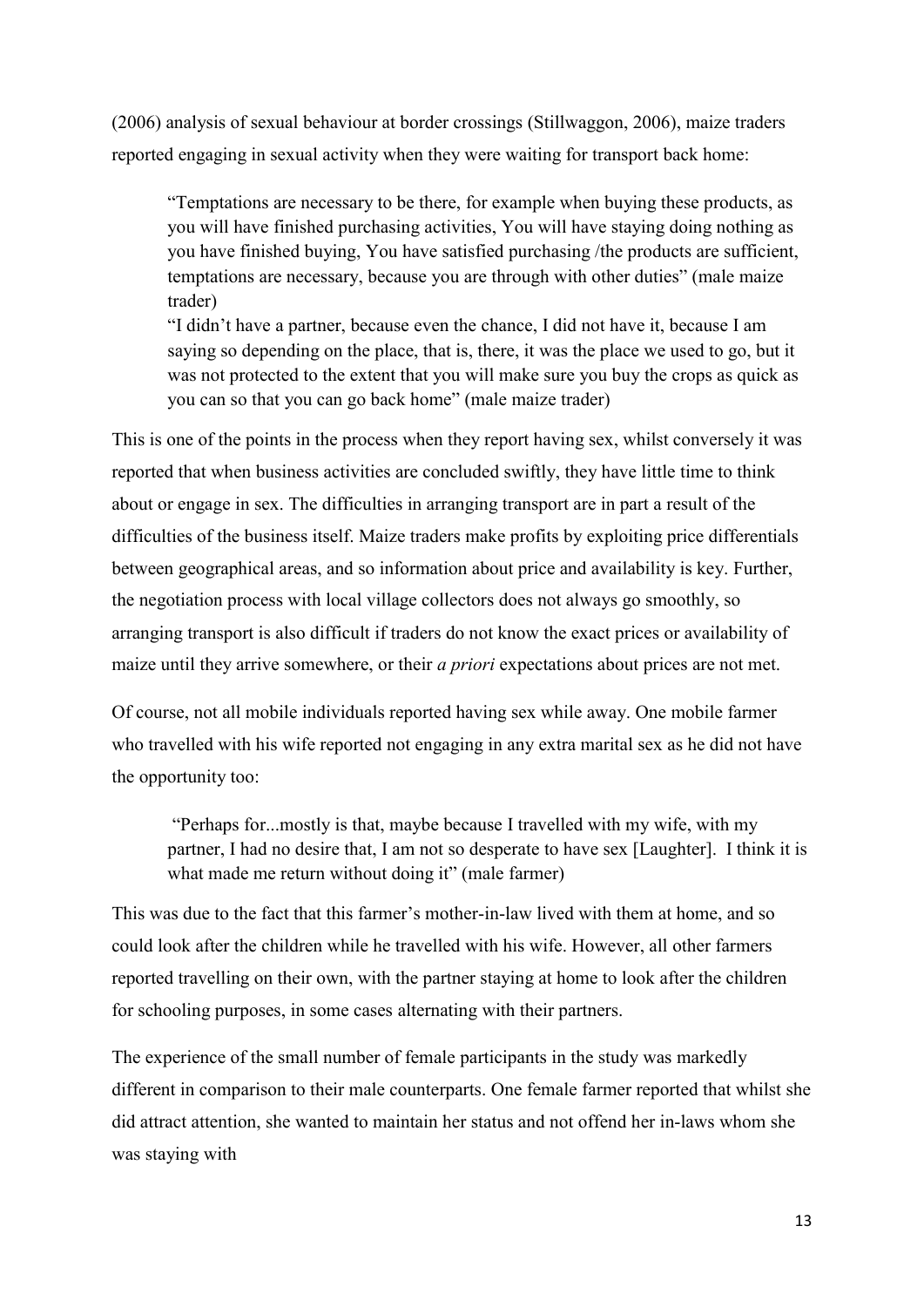"There are many people adoring you but because you want to maintain your status, Yes, it is not good to do that thing while you are at foreign land. Moreover, it is not good there at in law's home land" (female farmer)

This contrasts with the male farmer above who did not find that staying with his in-laws prevented him from having a relationship whilst away. Female maize traders reported a degree of harassment whilst they were away, noting that they were repeatedly propositioned, and that to some extent, they were viewed as prestigious potential partners as they were from close to Mwanza city:

"There people of that kind, he can tell you that, "I love you madam", but we are scared because people nowadays are not faithful. You tell him that; guy, I am here just for my business, I am not here for those things. Thus you will have left him, another one will also come to you telling you the same thing and you will tell him different things (Female maize trader)

*(Interviewer: 'Is it a prestige to have a woman from Mwanza?')* 'Ee' *(Interviewer: ' They are competing to see who will get a woman from Mwanza')* "Ee [laughter], who will win a woman from Mwanza (female maize trader)

Although the female maize traders did not report succumbing to this pressure, it is questionable whether all women put in this position will have the power or protection to reject unwelcome advances, especially when they are staying away from home in areas about which they expressed doubts over their own personal security.

# *Reconsidering the role of mobility: transactional sexual norms*

Alongside themes that relate sexual behaviour to mobility, participants also related the reasons for their engagement in sexual interactions to sexual norms around sex and exchange (Wamoyi, Fenwick, Urassa, Zaba, & Stones, 2011; Wamoyi, Wight, Plummer, Mshana, & Ross, 2010). For example, one farmer reported that he had sex with a hired labourer:

"There at our agricultural activates, especially to those we are employing, those casual labourers, because you can't employ men only there must be women. Now if you employ women there must be temptations, the women will seduce you, so that can pay them more, you have agreed, she wants you to make love with her so that you can pay her more through making sex with her" (male farmer)

In this case the farmer reported that the female labourer (successfully) tried to seduce him so that he would increase her wages. The maize traders also emphasised that there was an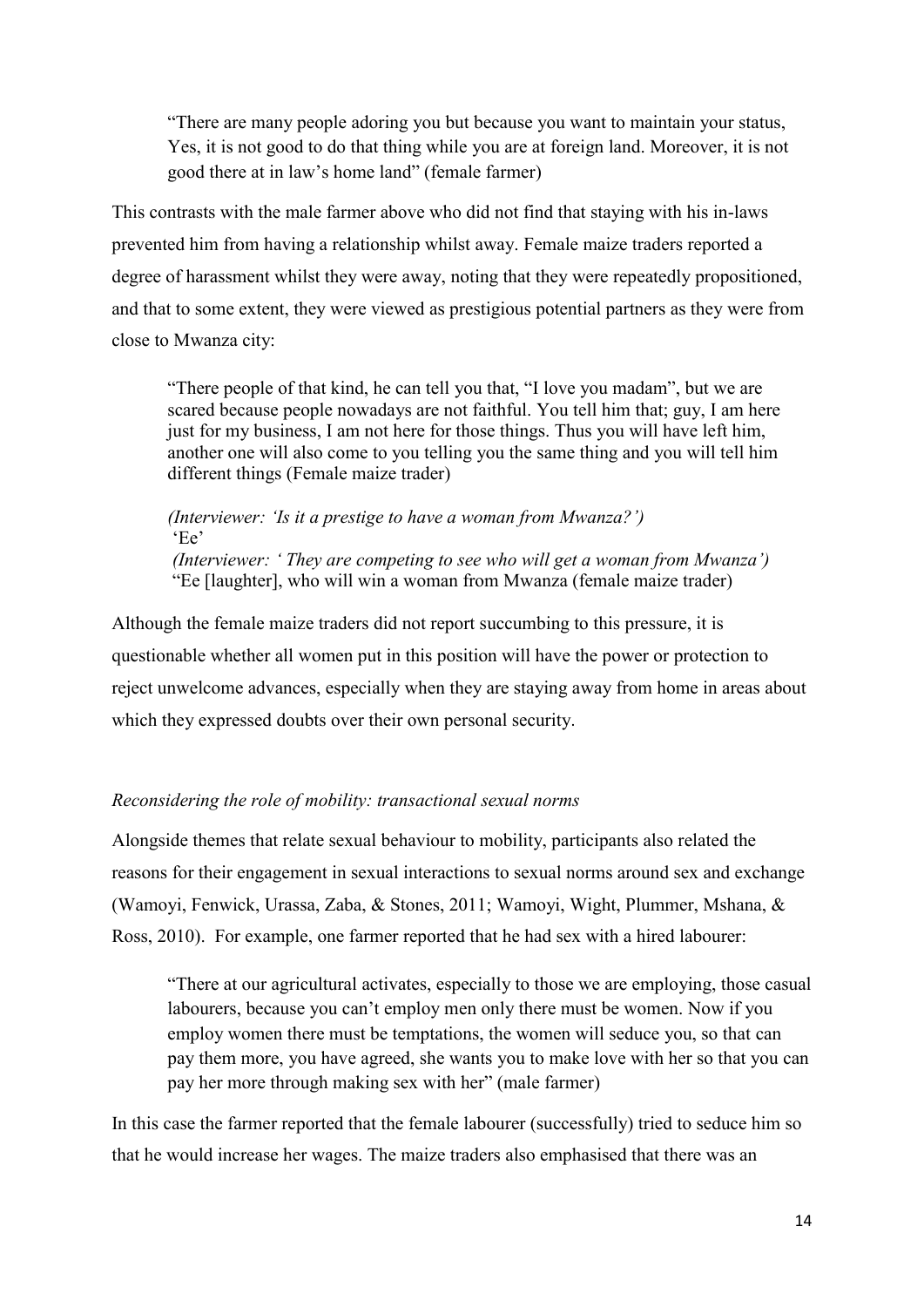expectation that money was exchanged when having sex with someone, echoing sexual norms around transactional sex:

"Therefore, when you have…little amount of money…you can look for a friend for…but if you have run out completely…It is impossible ... in today's situation, I mean…it have been a business to women, It is impossible, I mean, even if you try to convince her, it is…they do it for money, I mean it have already been a business. You can try your best to convince her, but at the end of the day (she) will demand money." (male maize trader)

*(Interviewer: 'Ok …perhaps have you ever made love with a woman in exchange with maize or cassava, have this ever happen to you?')* "There is no such a thing, don't underestimate us; we do respect our business because if she needs money for expenditure, you will give her". (male maize trader)

The issue of sex for exchange was also reflected in the fact that maize traders reported that they were targeted by local women, as once their purpose was known, women realised that they had money with them (on their buying trips), and so they were a potential source of money and hence desirable sexual partners:

*"*Yes, as you know in those years, as a business person you can just find yourself seduced by a woman" (male maize trader)

"At the places you use to go, you can go at night clubs/entertainment places, somebody may come while resting telling you that; "can you buy me a drink" and because they know you that you use to go at their places to buy maize" (male maize trader)

"Because every woman sees you think that, it is her opportunity to get money." (male maize trader)

This is not to suggest that maize traders are 'helpless' targets of local women, but echoes the case studies of truck drivers that suggests they are often viewed as desirable sexual partners (Kamwanga et al., 2006). Further, other study participants noted that men used these opportunities in a coercive manner to extract sex, highlighting that these transactional interactions will occur with varying degrees of male and female agency (Deane and Wamoyi, 2015). These examples emphasise that income differentials between maize traders, who have money available to use for purchasing maize, and potential sexual partners in destination areas, can influence sexual interactions. Further, these sexual interactions engaged in by mobile groups are influenced by their roles as employers or businessmen, linked to the relative inequalities in terms of gender and economic power, and rooted in broader social relations.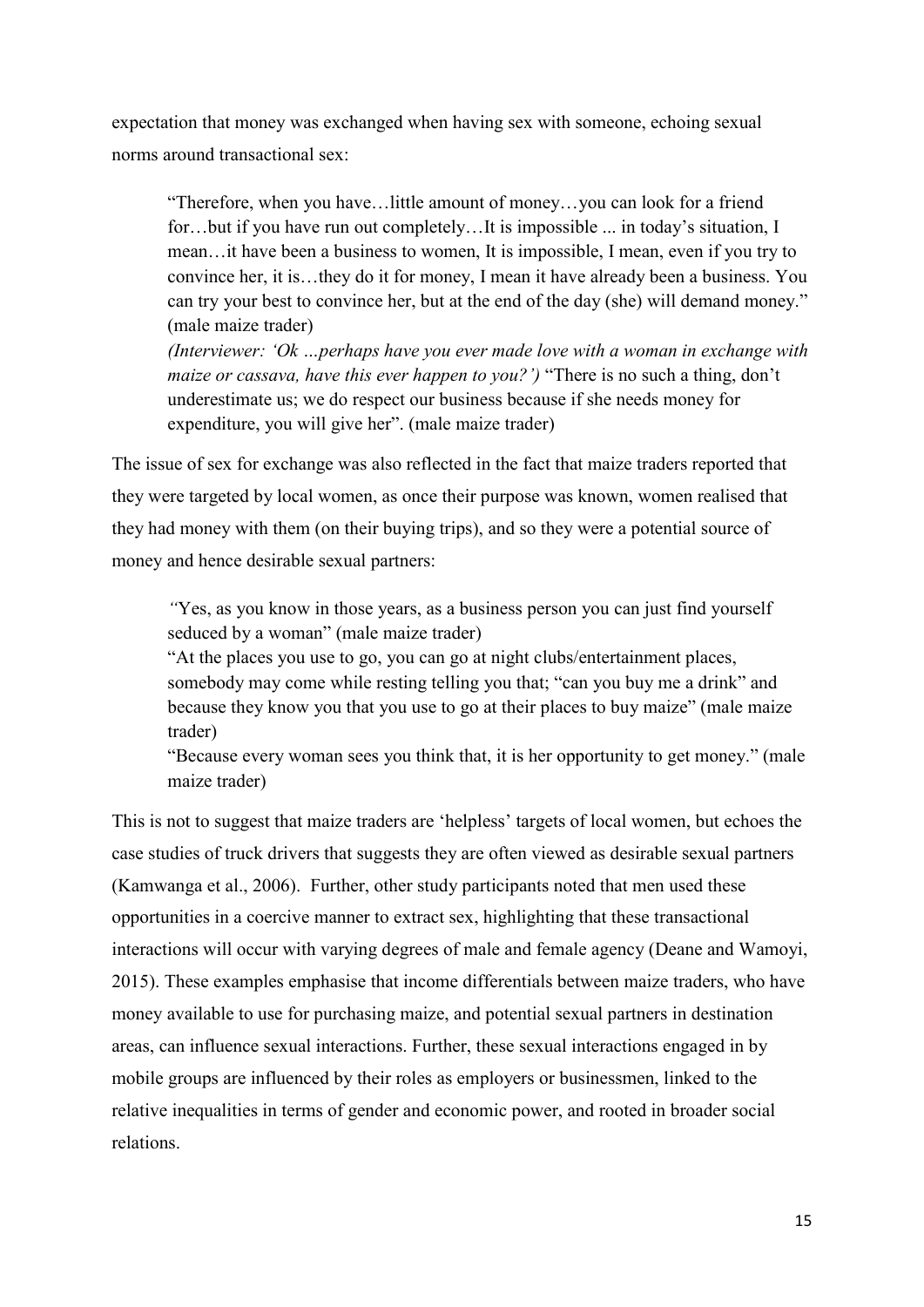### **Discussion**

The results presented here illustrate that the requirements of engaging in specific economic activities exert a strong influence over the patterns and conditions of moving, such as how many different destinations mobile individuals go to, the frequency of visits and the length of time spent away. Further, the different reasons that draw mobile individuals to specific destinations, such as community networks or price and availability of maize, influences where mobile individuals stay, where they sleep and eat, and thus frame the nature of the relationship they have with the local community Importantly, the patterns and conditions of moving can influence the nature of sexual relationships that mobile individuals have whilst away, and also how mobile individuals access local sexual networks, which in turn has implications for condom use. The analysis presented here is not to be interpreted as being overly deterministic, as it is clear that not all maize traders will only have one-off partners, or all farmers will have more permanent partners in destination areas. The primary aim is to illustrate how a range of different elements conceived of at different levels of analysis combine and interact to influence sexual behaviours linked with enhanced HIV transmission

These insights have been enabled by the materialist approach employed which enables the role of structural factors to be fully articulated, with broader systemic processes influencing the context into which mobile individuals move, as well as sexual behaviours. Whilst there is evidence to support the standard 'being away' narrative, we find that the relationship is more complex, with attention diverted away from individual decisions towards the role of broader structural, and potentially unacknowledged, forces. The analysis also emphasises that a higher number of sexual partners may not always equate to higher risk of HIV infection if condoms are more likely to be used with one-off partners, highlighting that the nature of the sexual relationships that mobile individuals have, rather than the quantity of partners, will influence condom use (Slaymaker, 2004).

Our findings highlight a number of important factors that could be included in future, more nuanced, statistical work, including why people move, where they go, patterns of movement, specific economic activities that are engaged in and related to mobility, where they stay whilst they are away, and their reasons for having sex. Whilst these may appear obvious factors to include, statistical work continues to focus predominantly on the correlation between sexual behaviours and HIV prevalence and abstract categories of mobility (McGrath, et al., 2015; Palk and Blower 2015).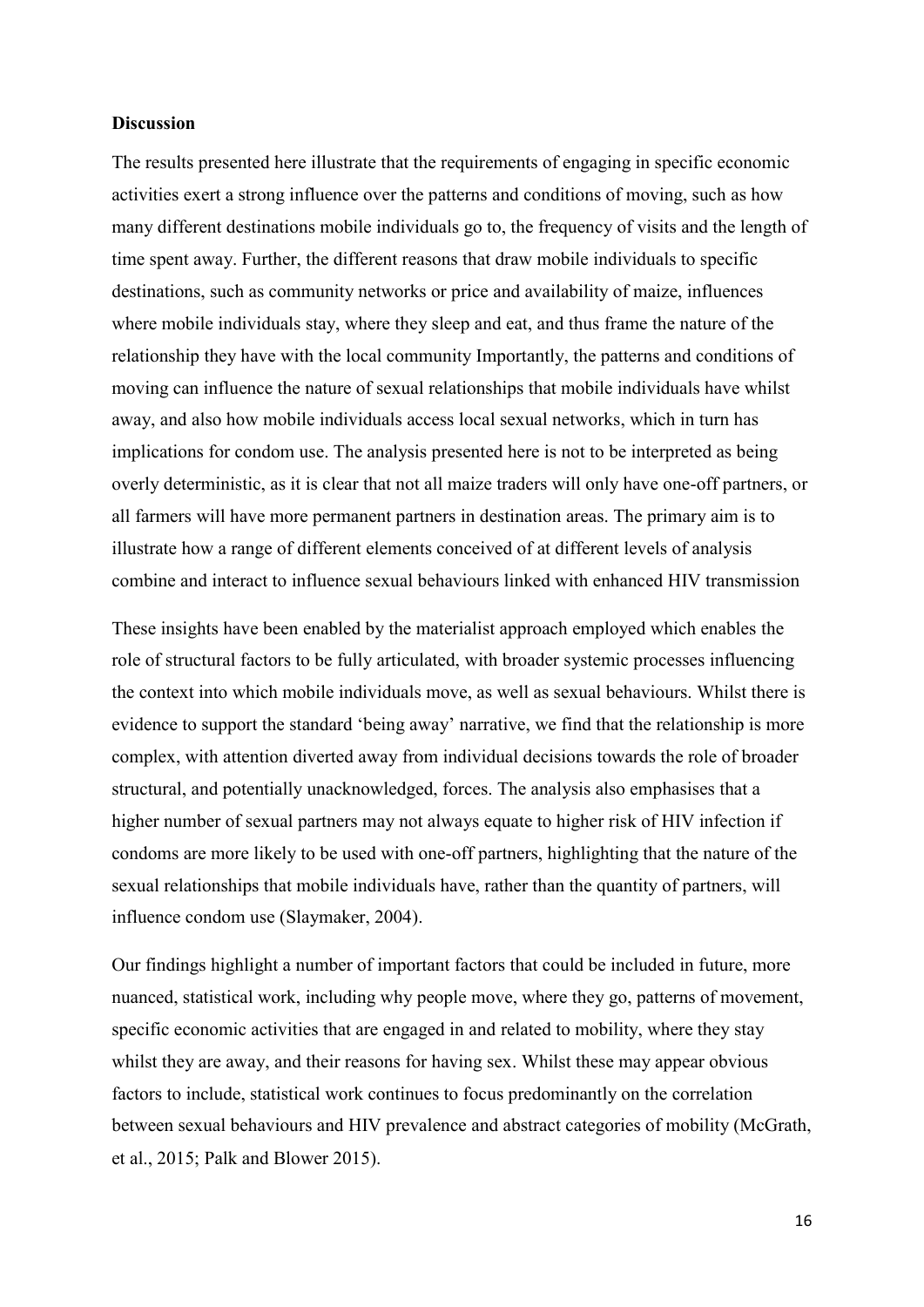We also find that the risk behaviours of mobile individuals are influenced by sexual norms and practices around sex and exchange, identified as an important driver of extra-marital sex by other studies conducted in Tanzania (Wamoyi et al., 2011; Wamoyi et al., 2010), with transactional sex viewed as particularly 'risky' (Dunkle et al., 2004). These transactional sexual interactions reflect unequal gender and economic relations, and provide an explanation of the underlying determinants of the risk that mobile individuals face. In this case, engaging in mobility may exacerbate gendered and economic inequalities in cases when mobile traders and farmers travel to more isolated and poorer areas, making the relative influences of mobility and sexual norms overlapping and difficult to disentangle. This finding is reflected in recent work, though with a focus on women's mobility, in which transactional sex and mobility are intimately related (Camlin, Kwena, Dworkin, Cohen, & Bukusi, 2014). This suggests that 'mobility' is not necessarily the most important element of risk that mobile groups face, and that understanding the role of gender relations and norms remains central to the analysis.

The results from this research project have implications for future HIV prevention efforts. Firstly, policy suggestions that aim to encourage couples to move together may not be applicable to occupations such as maize trading which involve multiple short-term trips that do not lend themselves to partners moving together. This may be more applicable to farming, as there is more potential for the household to move on a permanent basis, but whether this happens or not will depend on the degree to which the family is settled in the study site, and other concerns such as access to services and Mwanza city. Further, it is unclear precisely what kind of policies could be used to encourage resettlement, and whether this is even desirable in relation to broader developmental goals (UNDP, 2009). This highlights the need for more research to enable policy makers to root policy in an understanding of the ways that mobile individuals experience risk.

A related implication is that different mobile groups may need different targeted intervention programmes. For farmers, our results highlight the importance of encouraging condom use with longer term sexual partners. This is no easy task, as it involves a number of issues that are related to education and the dynamics of relationships which involve trust and intimacy (Bujra 2000). Our analysis also points towards an approach to policy making first forwarded by Stillwaggon (2006), in which delays at border crossings were identified as one of the situations in which truck drivers were most likely to drink alcohol and engage in sexual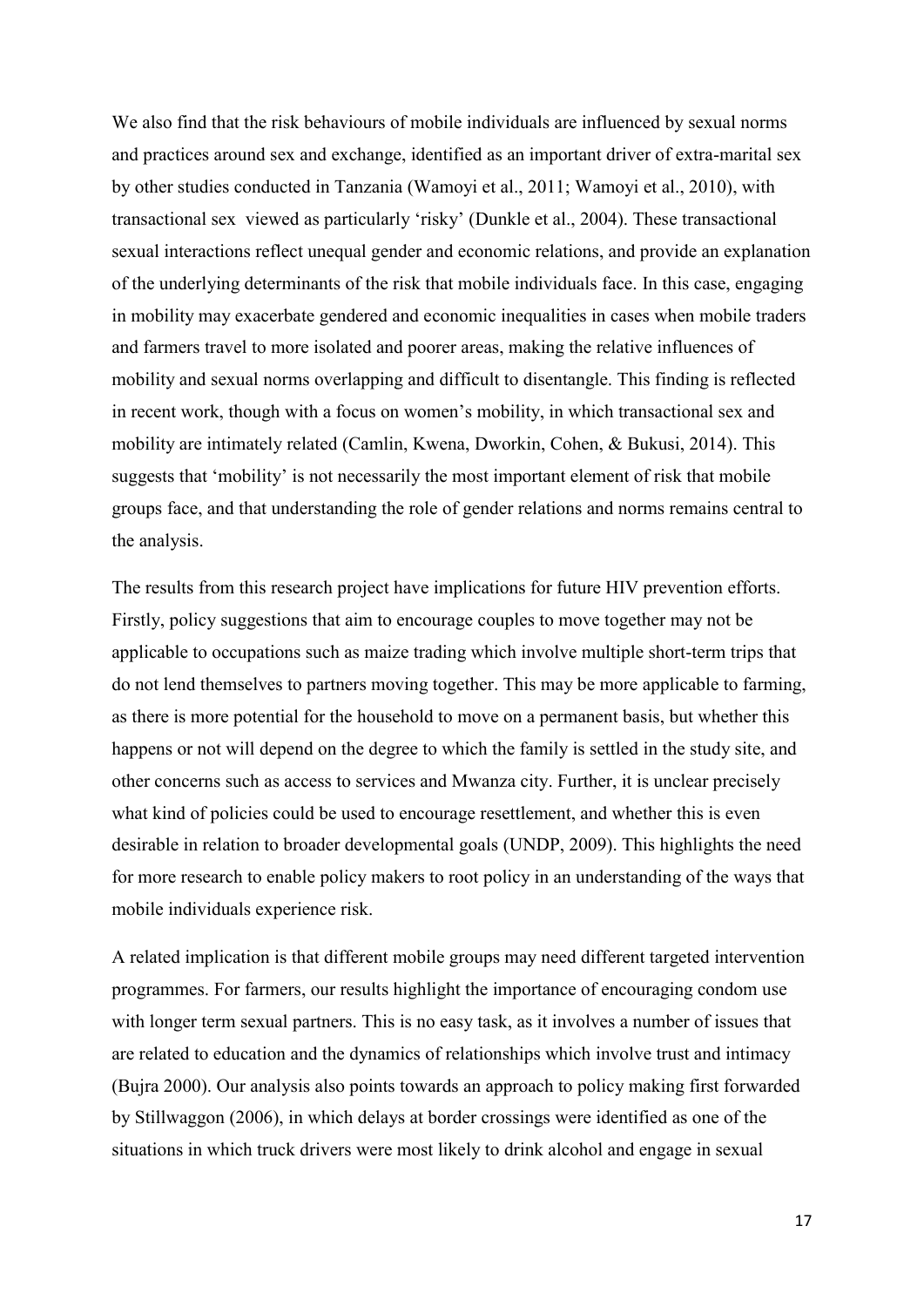activity<sup>4</sup>. Stillwaggon suggests that prevention efforts could focus on speeding up customs clearance, and hence reduce the amount of time that truck drivers wait at borders, rather than on more traditional interventions such as condom distribution and promotion. Further, reducing waiting times would also have economic benefits for those transporting the goods in terms of lower transport costs and lower losses of perishable primary goods. This policy approach would seem to have both public health and economic benefits (Deane et al., 2013; Stillwaggon, 2006). When applied to the case of the maize trading process, we can identify the inefficiencies of the transportation of maize through the value chain as a potential factor that contributes to the dynamics of transmission, as maize traders report having sex whilst away when they have finished their buying activities and are waiting for transport. Potential interventions may focus on the use of mobile phones to transfer money and conduct deals without the need for travel, better flows of information about pricing and availability, legal systems to uphold purchasing agreements and closer integration of transport operators and those working in these value chains. This demonstrates the value of mapping out forms of mobility to understand more about the points in the process when risky sexual behaviour may occur.

This study has emphasised the complexity of the relationship between mobility and HIV, and has provided a range of insights regarding the influences over the nature of relationships that mobile individuals have whilst they are away, and some of the structural factors, such as gender relations and transactional sexual norms, which shape risk, and which overlap with mobility. These insights have been made possible through the use of a materialist approach which focuses on how engaging in specific livelihood activities contributes to HIV risk. Future work must continue to engage with the role of structural drivers and to incorporate a gendered perspective to fully address HIV risk and mobility.

# **Acknowledgments**

1

This PhD project was supervised by Dr Deborah Johnston (SOAS) and Dr Justin Parkhurst (LSHTM). Fieldwork was supported by John Changalucha and Ray Nsigaye of the National Institute of Medical Research, Tanzania, Mwanza Branch. Research activities were conducted by Lucas Boniface, Penina Samwell and Grace Bulugu, with assistance from Joyce Chuwa, Mathias Shimo and Mpyanjo Chagu. This paper has benefitted from comments from Jim Todd and Tanvi Rai on earlier drafts, and from three anonymous reviewers.

<sup>4</sup> Though this was largely ignored by policy makers who implemented a standard education and condom promotion scheme, see Stillwaggon, E. (2006).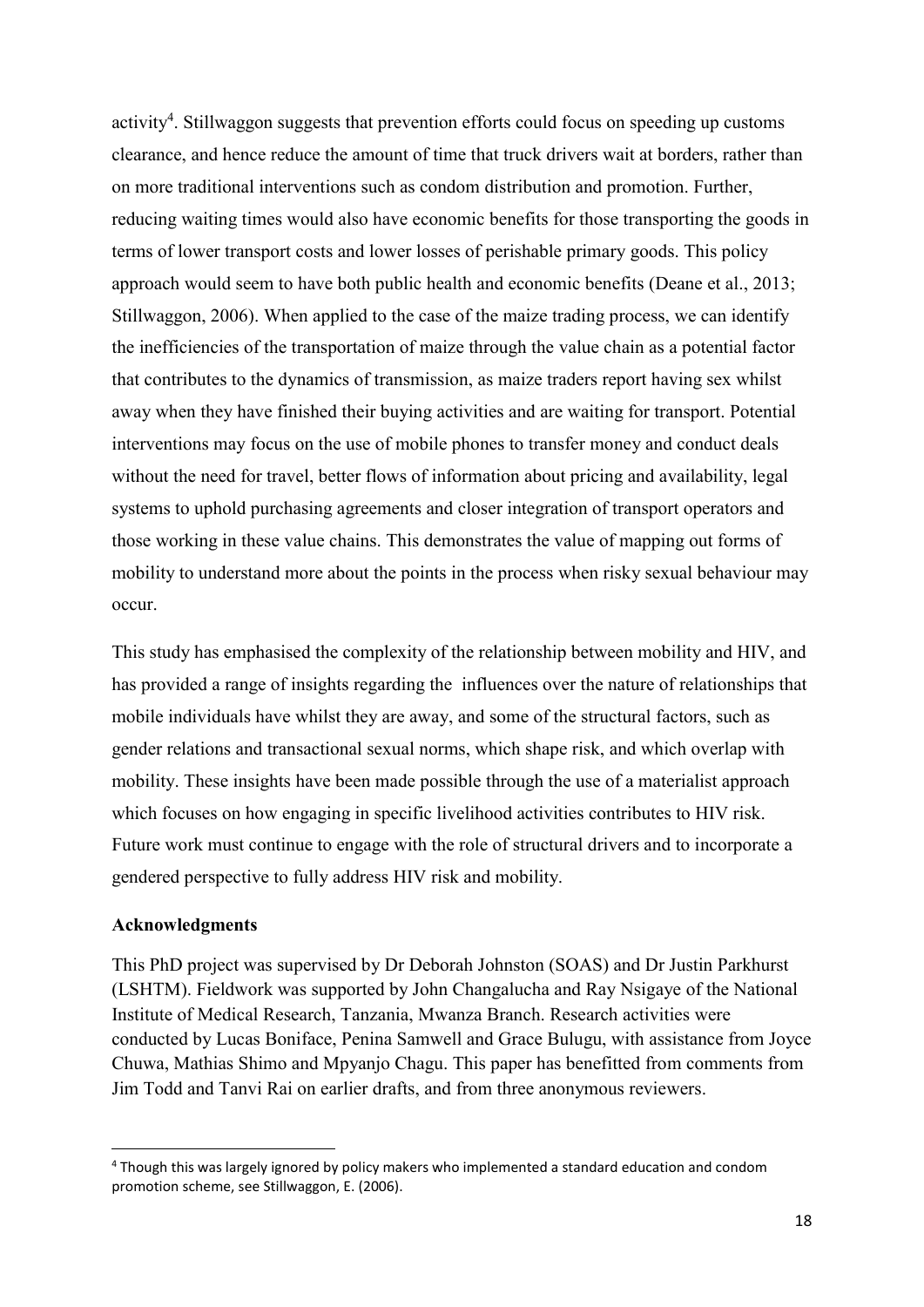# **Funding**

This project was supported by Bloomsbury Colleges and the London International Development Centre

## **Disclosure Statement**

The author has not derived any financial interests or benefits arising from the direct applications of this research

# **References**

Ager, A., Stark, L., & Potts, A. (2010). *Participative Ranking Methodology: A Breif Guide*

- Auerbach, J., Parkhurst, J., & Caceres, C. (2011). Addressing social drivers of HIV/AIDS for the long-term response: Conceptual and methodological considerations. *Global Public Health*, *6*(S1), S293-S309
- Baltazar, C.S, R. Horth, C. Inguane, I. Sathane, F. Cesar, H. Ricardo, C. Botao, A. Augusto, L. Cooley, B. Cummings, H. Raymond & P. Young (2015), HIV Prevalence and Risk Behaviors Among Mozambicans Working in South African Mines, *AIDS Behav, 19*(S1), 59-67
- Bernstein, H. (2010). *Class Dynamics of Agrarian Change*. Halifax and Winnipeg: Fernwood Publishing
- Boerma, J. T., Urassa, M., Senkoro, K., Klokke, A., & Ngweshemi, J. Z. (1999). Spread of HIV infection in a rural area of Tanzania. *AIDS, 13*(10), 1233-1240
- Boyd, M. (1989). Family and Personal Networks in International Migration: Recent Developments and New Agendas. *International Migration Review, 23*(3), 638-670
- Bujra, J (2000), Risk and Trust: Unsafe Sex, Gender and AIDS in Tanzania, in P. Caplan (ed), *Risk Revisited*, Pluto Press:London
- Caldwell, J. C., Anarfi, J. K., & Caldwell, P. (1997). Mobilty, Migration, Sex, STD's and AIDS: An Essay on Sub-Saharan Africa with Other Parallels. In G. Herdt (Ed.), *Sexual Cultures and Migration in the Era of AIDS*. Oxford: OUP
- Camlin, C. S., Kwena, Z. A., Dworkin, S. L., Cohen, C. R., & Bukusi, E. A. (2014). "She mixes her business": HIV transmission and acquisition risks among female migrants in western Kenya. *Social Science & Medicine, 102*(0), 146-156
- Campbell, C. (1997). Migrancy, masculine identities and AIDS: The psychosocial context of HIV transmission on the South African Gold Mines. *Soc Sci Med, 45*(2), 273-281
- Campbell, C. (2003). *Letting Them Die*. Oxford: James Currey
- Campbell, C., & Williams, B. (1999). Beyond the biomedical and behavioural: towards an integrated approach to HIV prevention in the Southern African mining industry. *Social Science & Medicine, 48*(11), 1625-1639
- Carswell, J. W., Lloyd, G., & Howells, J. (1989). Prevalence of HIV-1 in east African lorry drivers. *AIDS, 3*(11), 759-761
- Chemonics International Inc. (2010). *Staple Food Value Chain Analysis: Country Report - Tanzania*
- Coffee, M., Lurie, M. N., & Garnett, G. P. (2007). Modelling the impact of migration on the HIV epidemic in South Africa. *AIDS, 21*(3), 343-350
- Coffee, M. P., Garnett, G. P., Mlilo, M., Voeten, H. A., Chandiwana, S., & Gregson, S. (2005). Patterns of movement and risk of HIV infection in rural Zimbabwe. *J Infect Dis, 191 Suppl 1*, S159-167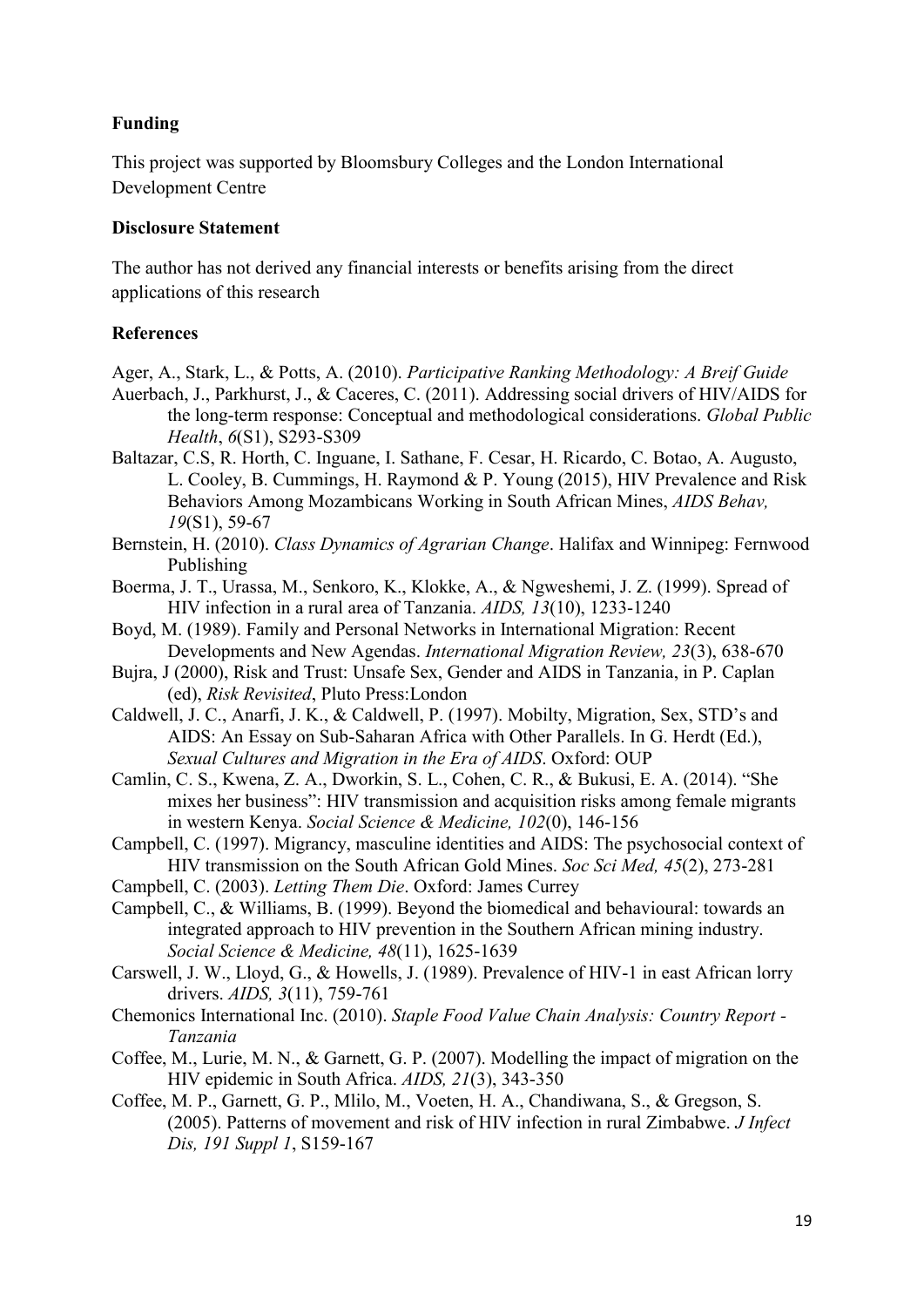- De Haas, H. (2005). International Migration, Remittances and Development: myths and facts, *Third World Quarterly, 26*(8): 1269-1284
- Deane, K & S. Stevano (2016), Towards a political economy of the use of research assistants: reflections from fieldwork in Tanzania and Mozambique, *Qualitative Research*, *16*(2), 213–228
- Deane, K & J. Wamoyi(2015), Revisiting the economics of transactional sex; Evidence from Tanzania, *Review of African Political Economy. 42*(145), pp. 437-454
- Deane, K, D. Johnston & J. Parkhurst (2013), Migration as tool in development policy: cause for concern?, *The Journal of Development Studies. 49*(6), 759-771
- Deane, K, J. Parkhurst & D. Johnston(2010, Linking Migration, Mobility and HIV, *Trop Med Int Health, 15*(12), 1458-1463
- Douglas, E. (2000). *Putting on the Brakes – Preventing HIV Transmission along truck routes*. Washington: C. f. H. E. a. R. The Synergy Project and the University of Washington
- Dunkle, K. L., Jewkes, R. K., Brown, H. C., Gray, G. E., McIntyre, J. A., & Harlow, S. D. (2004). Transactional sex among women in Soweto, South Africa: prevalence, risk factors and association with HIV infection. *Soc Sci Med, 59*, 1581-1592
- Fawcett, J. T., & Arnold, F. (1987). The Role of Surveys in the Study of International Migration: An Appraisal. *International Migration Review, 21*(4), 1523-1540
- Gupta, G. R., Parkhurst, J. O., Ogden, J. A., Aggleton, P., & Mahal, A. (2008). Structural approaches to HIV prevention. *The Lancet, 372*(9640), 764-775
- Hahn, R. A. (1991). What Should Behaviorual Scientists Be Doing About AIDS? *Soc Sci Med, 33*(1), 1-3
- Iliffe, J. (2006). *The African AIDS Epidemic: A History*. Oxford: James Currey
- Kamwanga, J., Simbaya, J., & Luhana, C. (2006). *Corridors of Hope in Southern Africa: HIV prevention needs and opportunities in Four Border Towns*. F. H. International
- Kanjala, C, D. Michael, J.Todd, E. Slaymaker, C. Calvert, R. Isingo, A. Wringe, B. Zaba and M. Urassa (2014), Using HIV-attributable mortality to assess the impact of antiretroviral therapy on adult mortality in rural Tanzania, *Global Health Action*, Vol.7, 21865
- Khan, M. R., Patnaik, P., Brown, L., Nagot, N., Salouka, S., & Weir, S. S. (2008). Mobility and HIV-related sexual behavior in Burkina Faso. *AIDS Behav, 12*(2), 202-212
- Kishamawe, C., Vissers, D. C., Urassa, M., Isingo, R., Mwaluko, G., Borsboom, G. J. (2006). Mobility and HIV in Tanzanian couples: both mobile persons and their partners show increased risk. *AIDS, 20*(4), 601-608
- Lagarde, E., Schim van der Loeff, M., Enel, C., Holmgren, B., Dray-Spira, R., Pison, G. (2003). Mobility and the spread of human immunodeficiency virus into rural areas of West Africa. *Int J Epidemiol, 32*(5), 744-752
- Lurie, M. N., Williams, B. G., Zuma, K., Mkaya-Mwamburi, D., Garnett, G., Sturm, A. W. (2003a). The impact of migration on HIV-1 transmission in South Africa: a study of migrant and nonmigrant men and their partners. *Sex Transm Dis, 30*(2), 149-156
- Lurie, M. N., Williams, B. G., Zuma, K., Mkaya-Mwamburi, D., Garnett, G. P., Sweat, M. D. (2003). Who infects whom? HIV-1 concordance and discordance among migrant and non-migrant couples in South Africa. *AIDS, 17*(15), 2245-2252
- Lydie, N., Robinson, N. J., Ferry, B., Akam, E., De Loenzien, M., & Abega, S. (2004). Mobility, sexual behavior, and HIV infection in an urban population in Cameroon. *J Acquir Immune Defic Syndr, 35*(1), 67-74
- Massey, D. S., Arango, J., Hugo, G., Kouaouci, A., Pellegrino, A., & Taylor, J. E. (1993). Theories of International Migration: A Review and Appraisal. *Population and Development Review, 19*(3), 431-466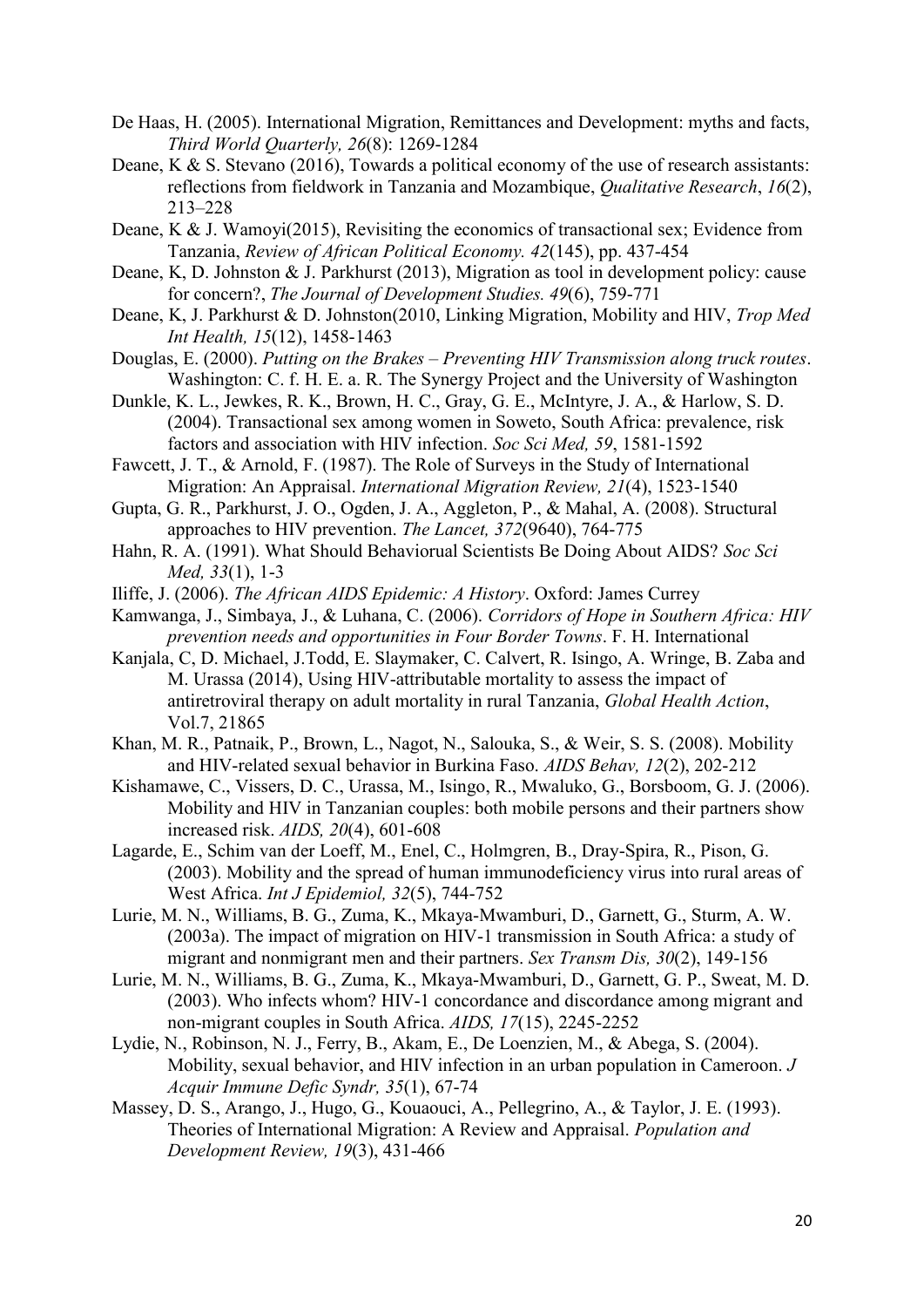- Mmbaga, E. J., Leyna, G. H., Hussain, A., Mnyika, K. S., Sam, N. E., & Klepp, K. I. (2008). The role of in-migrants in the increasing rural HIV-1 epidemic: results from a village population survey in the Kilimanjaro region of Tanzania. *Int J Infect Dis, 12*(5), 519- 525
- McGrath, N, J. Eaton, M-L Newell and V. Hosegood (2015), Migration, sexual behaviour, and HIV risk: a general population cohort in rural South Africa, *The Lancet HIV,* 2(6), e252-e259
- Nnko, S, J.T. Boerma, M. Urassa, G. Mwaluko and B. Zaba (2004), Secretive females or swaggering males?: An assessment of the quality of sexual partnership reporting in rural Tanzania, *Soc Sci Med 59* (1), 299-310
- Palk, L and S. Blower (2015), Brief Report: Mobility and Circular Migration in Lesotho: Implications for Transmission, Treatment, and Control of a Severe HIV Epidemic, *JAIDS,* 68(5), 604-608
- Santorum, A., & Tabaijuka, A. (1992). Trading responses to food market liberalization in Tanzania. *Food Policy, 17*(6), 431-442
- Schuyler, A, Z. Edelstein, S. Mathur, J. Sekasanvu, F. Nalugoda, R. Gray, M. Wawer, D.Serwadda & J. Santelli (2015), Mobility among youth in Rakai, Uganda: Trends, characteristics, and associations with behavioural risk factors for HIV, *Global Public Health*, DOI**:**10.1080/17441692.2015.1074715
- Schiellerup, P. (2008). Stop making sense: the trials and tribulations of qualitative data analysis. *Area, 40*(2), 163-171
- Shivji, I. (1998). Not Yet Democracy: reforming land tenure in Tanzania. Dar Es Salaam: International Institute for Environment and Development and University of Dar Es Salaam
- Slaymaker, E. (2004). A critique of international indicators of sexual risk behaviour. *Sexually Transmitted Infections, 80*(suppl 2), ii13-ii21
- Stillwaggon, E. (2006). Reducing Environmental Risk to Prevent HIV Transmission in sub-Saharan Africa. *Africa Policy Journal, Spring 2006 Vol.1*, 21
- Sumartojo, E., Doll, L., Holtgrave, D., Gayle, H., & Merson, M. (2000). Enriching the mix: incorporating structural factors into HIV prevention. *AIDS, 14 Suppl 1*, S1-2
- TACAIDS (2013), *Tanzania HIV/AIDS and Malaria Indicator Survey 2011-12*, Dar Es Salaam: TACAIDS, ZAC, NBS, OCGS, and ICF International
- Tanser, F., Lesueur, D., Solarsh, G., & Wilkinson, D. (2000). HIV heterogeneity and proximity of homestead to roads in rural South Africa: an exploration using a geographical information system. *Trop Med Int Health, 5*(1), 40-46
- Thomas, F., Haour-Knipe, M., & Aggleton, P. (Eds.). (2010). *Mobility, Sexuality and AIDS*. Abingdon: Routledge
- UNAIDS. (2010). *Combination HIV Prevention: Tailoring and Coordinating Biomedical, Behavioural and Structural Strategies to Reduce New HIV Infections*. Geneva. Retrieved from UNAIDS Discussion Paper
- UNDP. (2009). *Overcoming Barriers: Human Mobility and Development*. New York: P. Macmillan. Retrieved from Human Development Report.
- Vissers, D. C., Voeten, H. A., Urassa, M., Isingo, R., Ndege, M., Kumogola, Y. (2008). Separation of spouses due to travel and living apart raises HIV risk in Tanzanian couples. *Sex Transm Dis, 35*(8), 714-720
- Waithaka, M., & Bessinger, R. (2001). *Sexual Behavior and Condom Use in the Context of HIV Prevention in Kenya*